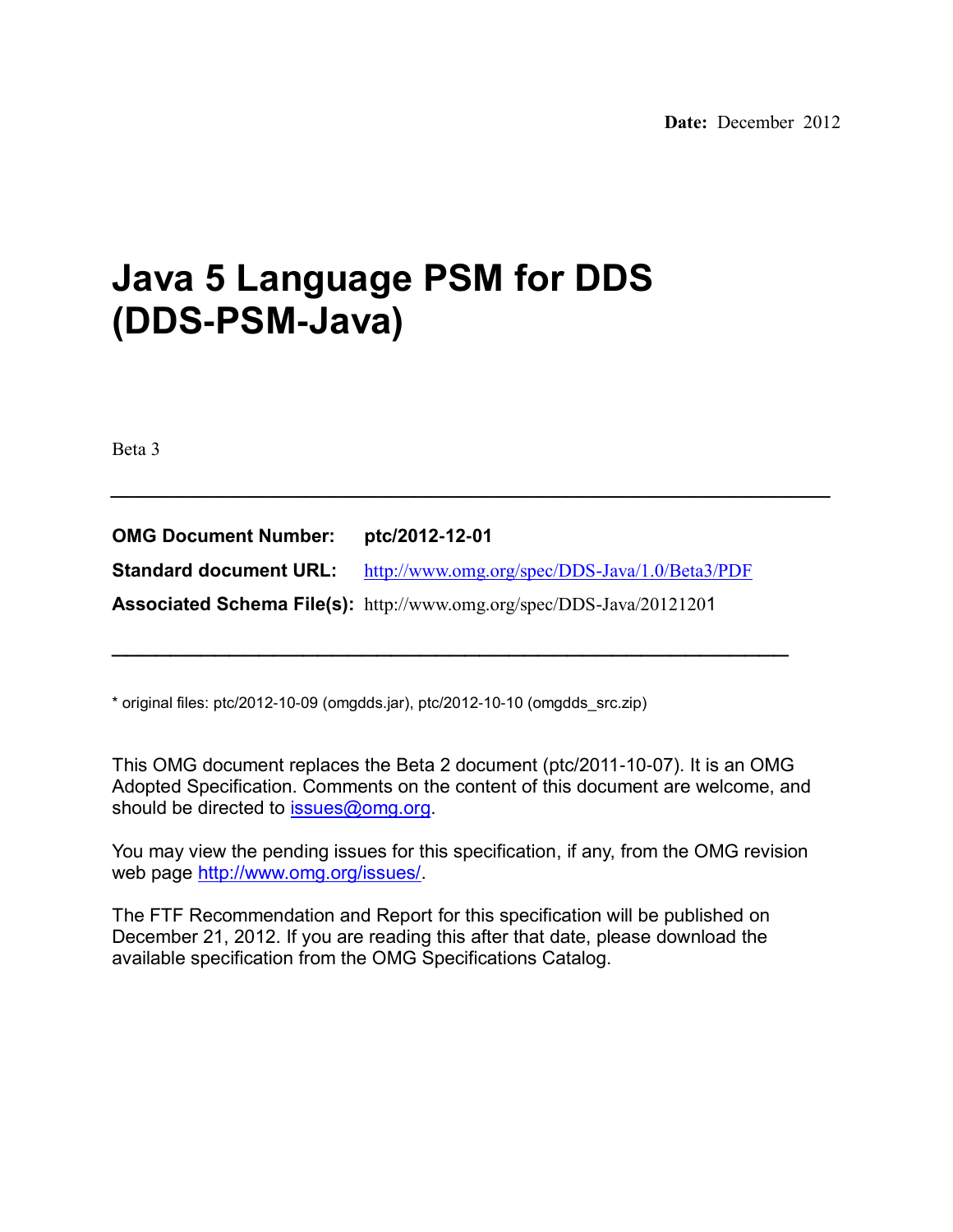Copyright © 2010, Object Management Group, Inc. (OMG) Copyright © 2010, PrismTech Copyright © 2010, Real-Time Innovations, Inc. (RTI)

#### USE OF SPECIFICATION - TERMS, CONDITIONS & NOTICES

The material in this document details an Object Management Group specification in accordance with the terms, conditions and notices set forth below. This document does not represent a commitment to implement any portion of this specification in any company's products. The information contained in this document is subject to change without notice.

#### LICENSES

The companies listed above have granted to the Object Management Group, Inc. (OMG) a nonexclusive, royalty-free, paid up, worldwide license to copy and distribute this document and to modify this document and distribute copies of the modified version. Each of the copyright holders listed above has agreed that no person shall be deemed to have infringed the copyright in the included material of any such copyright holder by reason of having used the specification set forth herein or having conformed any computer software to the specification.

Subject to all of the terms and conditions below, the owners of the copyright in this specification hereby grant you a fully-paid up, non-exclusive, nontransferable, perpetual, worldwide license (without the right to sublicense), to use this specification to create and distribute software and special purpose specifications that are based upon this specification, and to use, copy, and distribute this specification as provided under the Copyright Act; provided that: (1) both the copyright notice identified above and this permission notice appear on any copies of this specification; (2) the use of the specifications is for informational purposes and will not be copied or posted on any network computer or broadcast in any media and will not be otherwise resold or transferred for commercial purposes; and (3) no modifications are made to this specification. This limited permission automatically terminates without notice if you breach any of these terms or conditions. Upon termination, you will destroy immediately any copies of the specifications in your possession or control.

#### PATENTS

The attention of adopters is directed to the possibility that compliance with or adoption of OMG specifications may require use of an invention covered by patent rights. OMG shall not be responsible for identifying patents for which a license may be required by any OMG specification, or for conducting legal inquiries into the legal validity or scope of those patents that are brought to its attention. OMG specifications are prospective and advisory only. Prospective users are responsible for protecting themselves against liability for infringement of patents.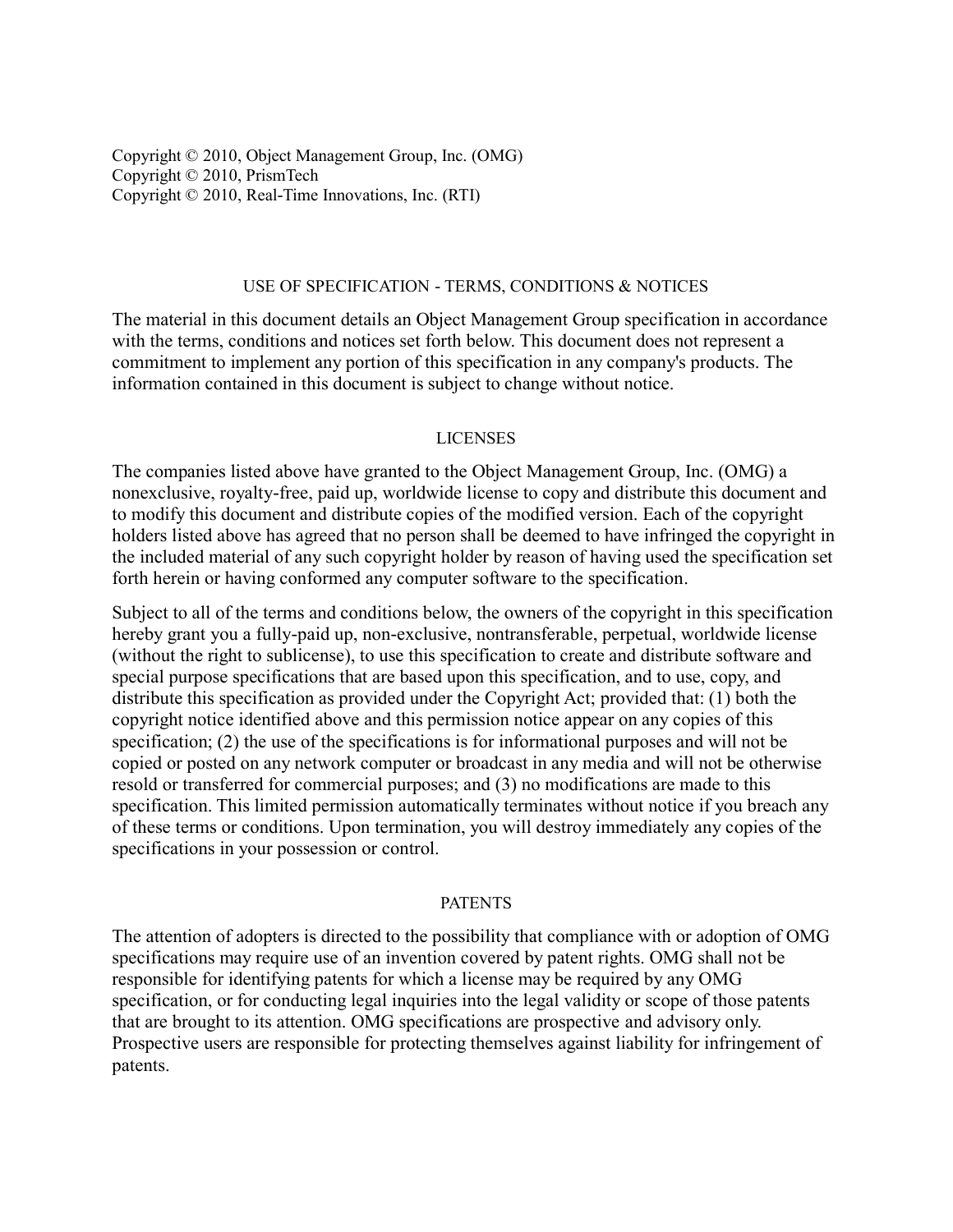#### GENERAL USE RESTRICTIONS

Any unauthorized use of this specification may violate copyright laws, trademark laws, and communications regulations and statutes. This document contains information that is protected by copyright. All Rights Reserved. No part of this work covered by copyright herein may be reproduced or used in any form or by any means--graphic, electronic, or mechanical, including photocopying, recording, taping, or information storage and retrieval systems--without permission of the copyright owner.

#### DISCLAIMER OF WARRANTY

WHILE THIS PUBLICATION IS BELIEVED TO BE ACCURATE, IT IS PROVIDED "AS IS" AND MAY CONTAIN ERRORS OR MISPRINTS. THE OBJECT MANAGEMENT GROUP AND THE COMPANIES LISTED ABOVE MAKE NO WARRANTY OF ANY KIND, EXPRESS OR IMPLIED, WITH REGARD TO THIS PUBLICATION, INCLUDING BUT NOT LIMITED TO ANY WARRANTY OF TITLE OR OWNERSHIP, IMPLIED WARRANTY OF MERCHANTABILITY OR WARRANTY OF FITNESS FOR A PARTICULAR PURPOSE OR USE. IN NO EVENT SHALL THE OBJECT MANAGEMENT GROUP OR ANY OF THE COMPANIES LISTED ABOVE BE LIABLE FOR ERRORS CONTAINED HEREIN OR FOR DIRECT, INDIRECT, INCIDENTAL, SPECIAL, CONSEQUENTIAL, RELIANCE OR COVER DAMAGES, INCLUDING LOSS OF PROFITS, REVENUE, DATA OR USE, INCURRED BY ANY USER OR ANY THIRD PARTY IN CONNECTION WITH THE FURNISHING, PERFORMANCE, OR USE OF THIS MATERIAL, EVEN IF ADVISED OF THE POSSIBILITY OF SUCH DAMAGES.

The entire risk as to the quality and performance of software developed using this specification is borne by you. This disclaimer of warranty constitutes an essential part of the license granted to you to use this specification.

#### RESTRICTED RIGHTS LEGEND

Use, duplication or disclosure by the U.S. Government is subject to the restrictions set forth in subparagraph (c) (1) (ii) of The Rights in Technical Data and Computer Software Clause at DFARS 252.227-7013 or in subparagraph (c)(1) and (2) of the Commercial Computer Software -Restricted Rights clauses at 48 C.F.R. 52.227-19 or as specified in 48 C.F.R. 227-7202-2 of the DoD F.A.R. Supplement and its successors, or as specified in 48 C.F.R. 12.212 of the Federal Acquisition Regulations and its successors, as applicable. The specification copyright owners are as indicated above and may be contacted through the Object Management Group, 140 Kendrick Street, Needham, MA 02494, U.S.A.

#### TRADEMARKS

MDA®, Model Driven Architecture®, UML®, UML Cube logo®, OMG Logo®, CORBA® and XMI® are registered trademarks of the Object Management Group, Inc., and Object Management Group™, OMG™ , Unified Modeling Language™, Model Driven Architecture Logo™, Model Driven Architecture Diagram™, CORBA logos™, XMI Logo™, CWM™, CWM Logo™, IIOP™ , IMM™ , MOF™ , OMG Interface Definition Language (IDL)™ , and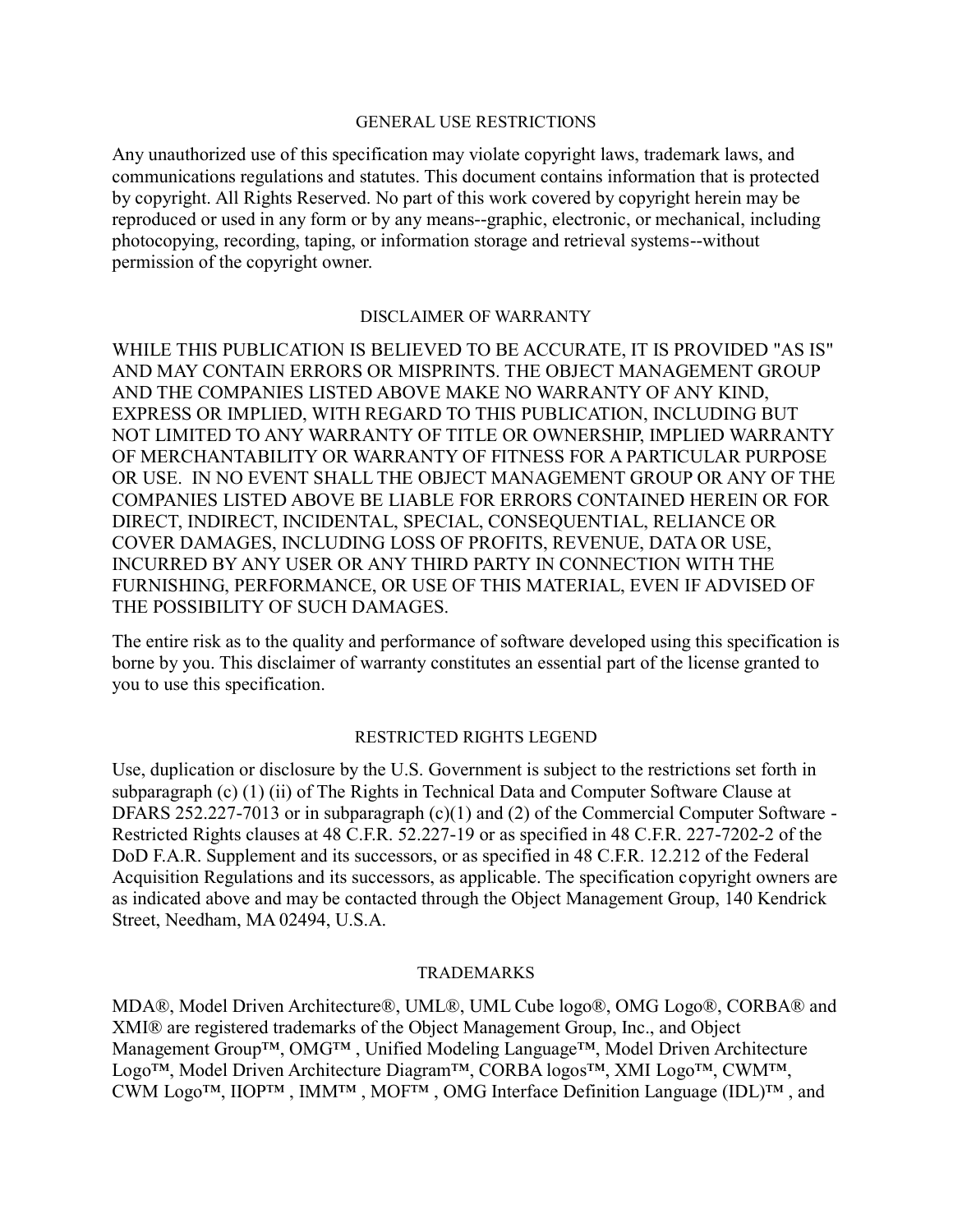OMG SysML™ are trademarks of the Object Management Group. All other products or company names mentioned are used for identification purposes only, and may be trademarks of their respective owners.

#### COMPLIANCE

The copyright holders listed above acknowledge that the Object Management Group (acting itself or through its designees) is and shall at all times be the sole entity that may authorize developers, suppliers and sellers of computer software to use certification marks, trademarks or other special designations to indicate compliance with these materials.

Software developed under the terms of this license may claim compliance or conformance with this specification if and only if the software compliance is of a nature fully matching the applicable compliance points as stated in the specification. Software developed only partially matching the applicable compliance points may claim only that the software was based on this specification, but may not claim compliance or conformance with this specification. In the event that testing suites are implemented or approved by Object Management Group, Inc., software developed using this specification may claim compliance or conformance with the specification only if the software satisfactorily completes the testing suites.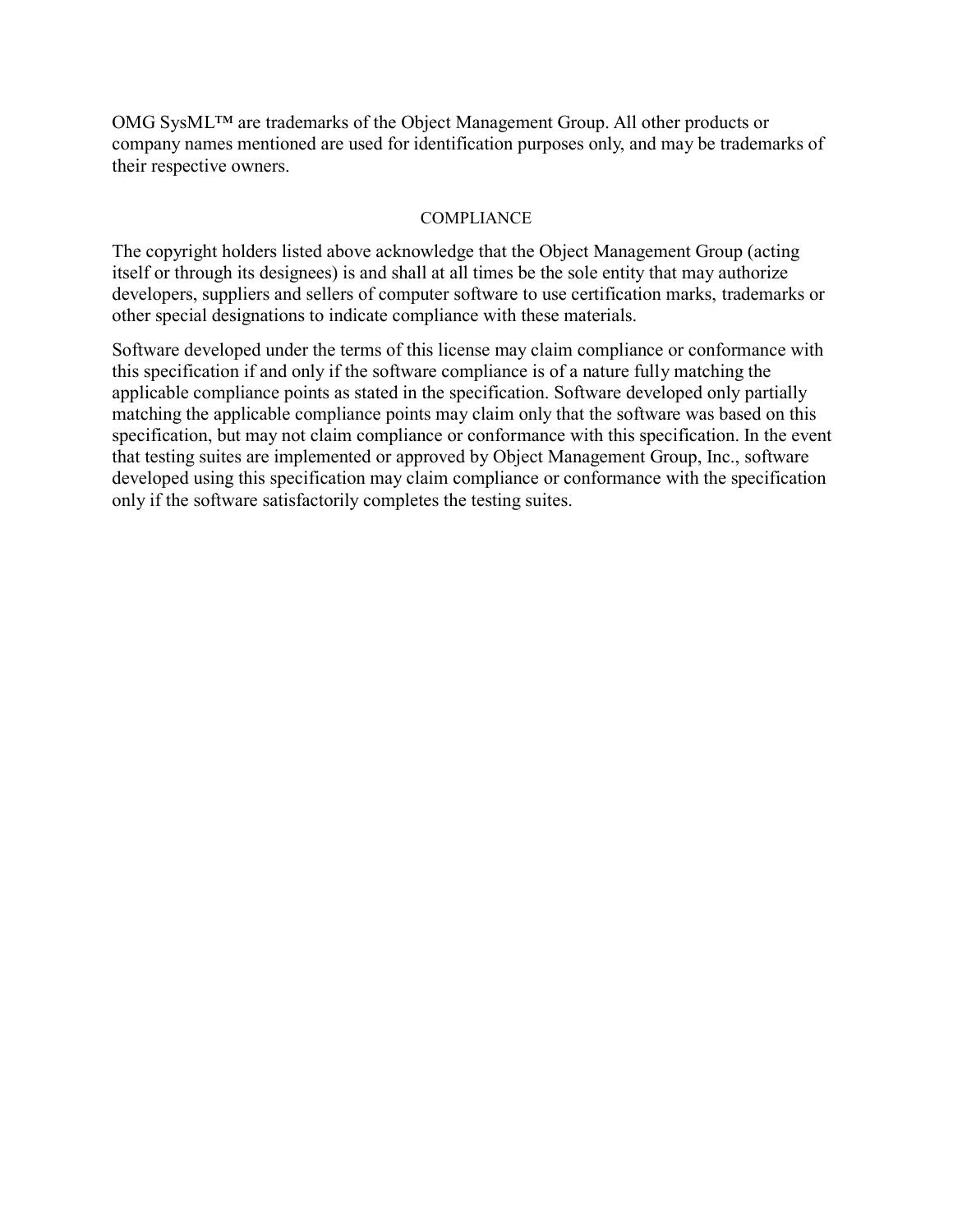## **OMG's Issue Reporting Procedure**

All OMG specifications are subject to continuous review and improvement. As part of this process we encourage readers to report any ambiguities, inconsistencies, or inaccuracies they may find by completing the Issue Reporting Form listed on the main web page http://www.omg.org, under Documents, Report a Bug/Issue (http://www.omg.org/technology/agreement.)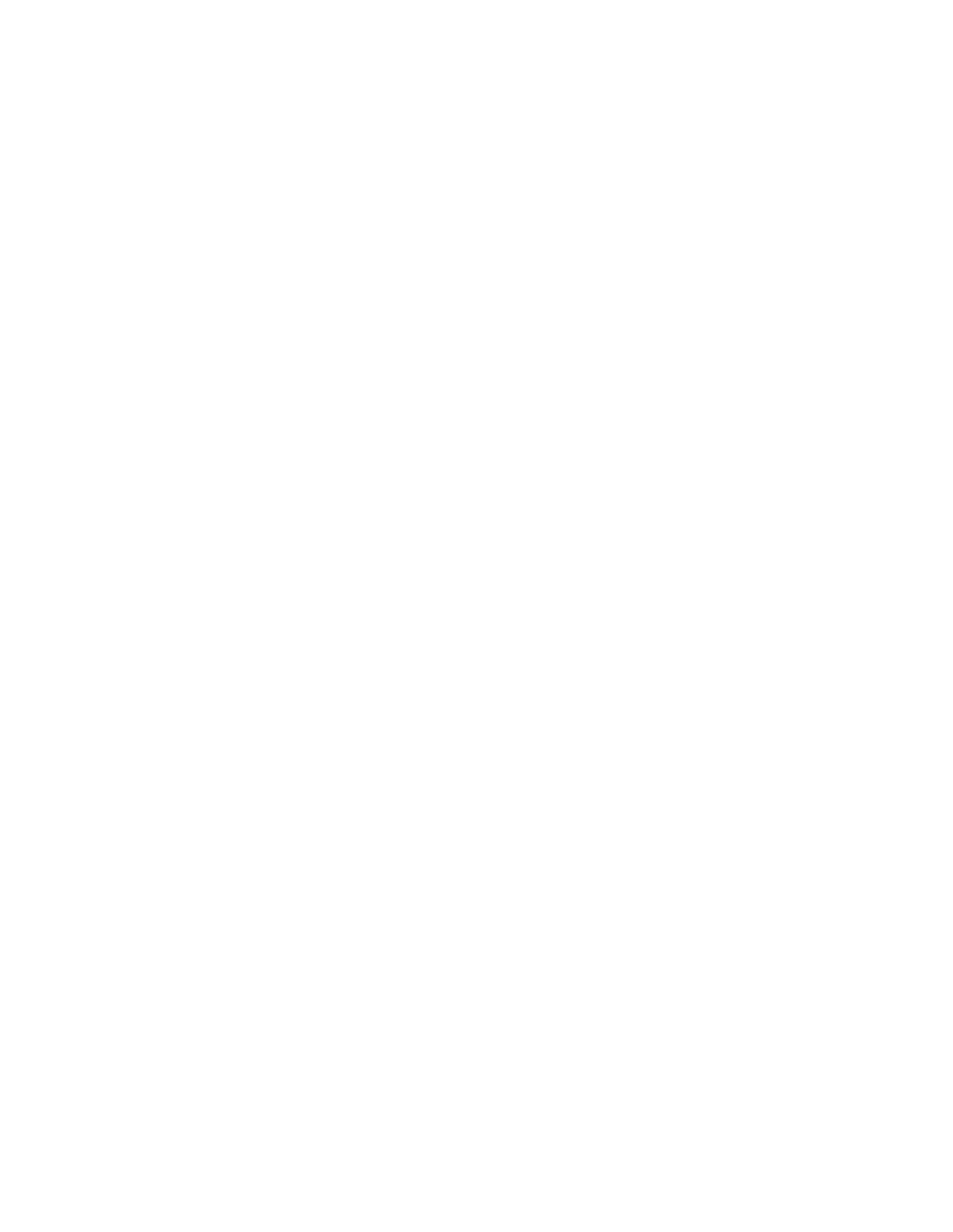# **Table of Contents**

| $\mathbf{1}$            |                   |  |  |
|-------------------------|-------------------|--|--|
| 2                       |                   |  |  |
| 3                       | 3.1<br>3.2        |  |  |
| $\overline{\mathbf{4}}$ |                   |  |  |
| 5                       |                   |  |  |
| 6                       | 6.1<br>6.2<br>6.3 |  |  |
| $\overline{7}$          |                   |  |  |
|                         | 7.1               |  |  |
|                         | 7.1.1             |  |  |
|                         | 7.1.2             |  |  |
|                         | 7.1.3             |  |  |
|                         | 7.1.4             |  |  |
|                         | 7.1.5             |  |  |
|                         | 7.1.6             |  |  |
|                         | 7.2<br>7.2.1      |  |  |
|                         | 7.2.2             |  |  |
|                         | 7.2.3             |  |  |
|                         | 7.2.4             |  |  |
|                         | 7.2.5             |  |  |
|                         | 7.2.6             |  |  |
|                         | 7.2.7             |  |  |
|                         | 7.3               |  |  |
|                         | 7.3.1             |  |  |
|                         | 7.3.2             |  |  |
|                         | 7.4               |  |  |
|                         | 7.4.1             |  |  |
|                         | 7.4.2             |  |  |
|                         | 7.4.3             |  |  |
|                         | 7.4.4             |  |  |
|                         | 7.5               |  |  |
|                         | 7.5.1             |  |  |
|                         | 7.5.2             |  |  |
|                         | 7.6               |  |  |
|                         | 7.6.1             |  |  |
|                         | 7.6.2             |  |  |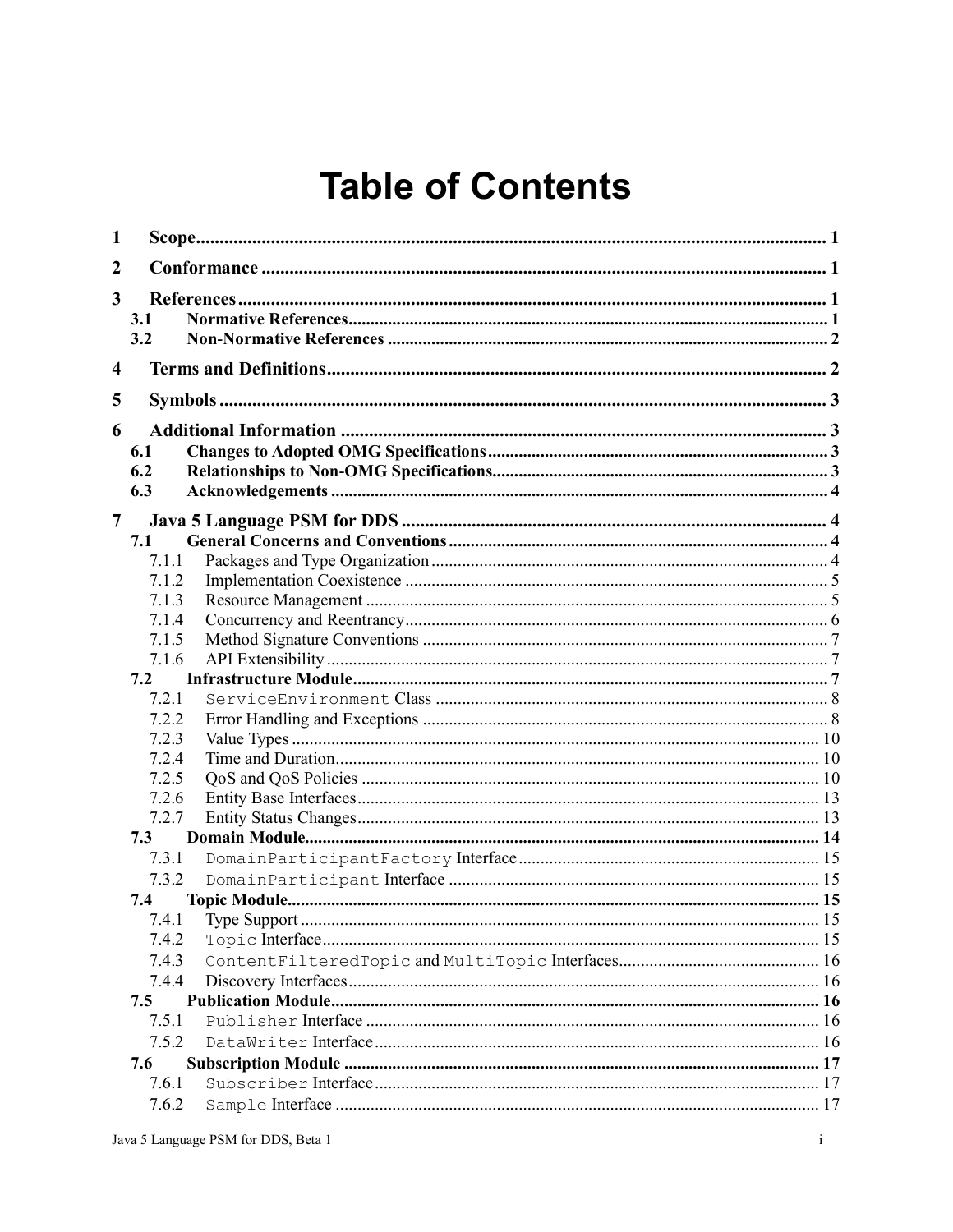|   | 7.6.3 |  |
|---|-------|--|
|   | 7.7   |  |
|   | 7.7.1 |  |
|   | 7.7.2 |  |
|   | 7.7.3 |  |
|   |       |  |
| 8 |       |  |
|   | 8.1   |  |
|   | 8.2   |  |
|   | 8.3   |  |
|   | 8.4   |  |
|   | 8.4.1 |  |
|   | 8.4.2 |  |
|   | 8.4.3 |  |
|   | 8.5   |  |
|   | 8.5.1 |  |
|   | 8.5.2 |  |
|   | 8.6   |  |
|   | 8.7   |  |
|   | 8.8   |  |
|   |       |  |
| 9 |       |  |
|   | 9.1   |  |
|   | 9.1.1 |  |
|   | 9.1.2 |  |
|   | 9.2   |  |
|   |       |  |
|   |       |  |
|   |       |  |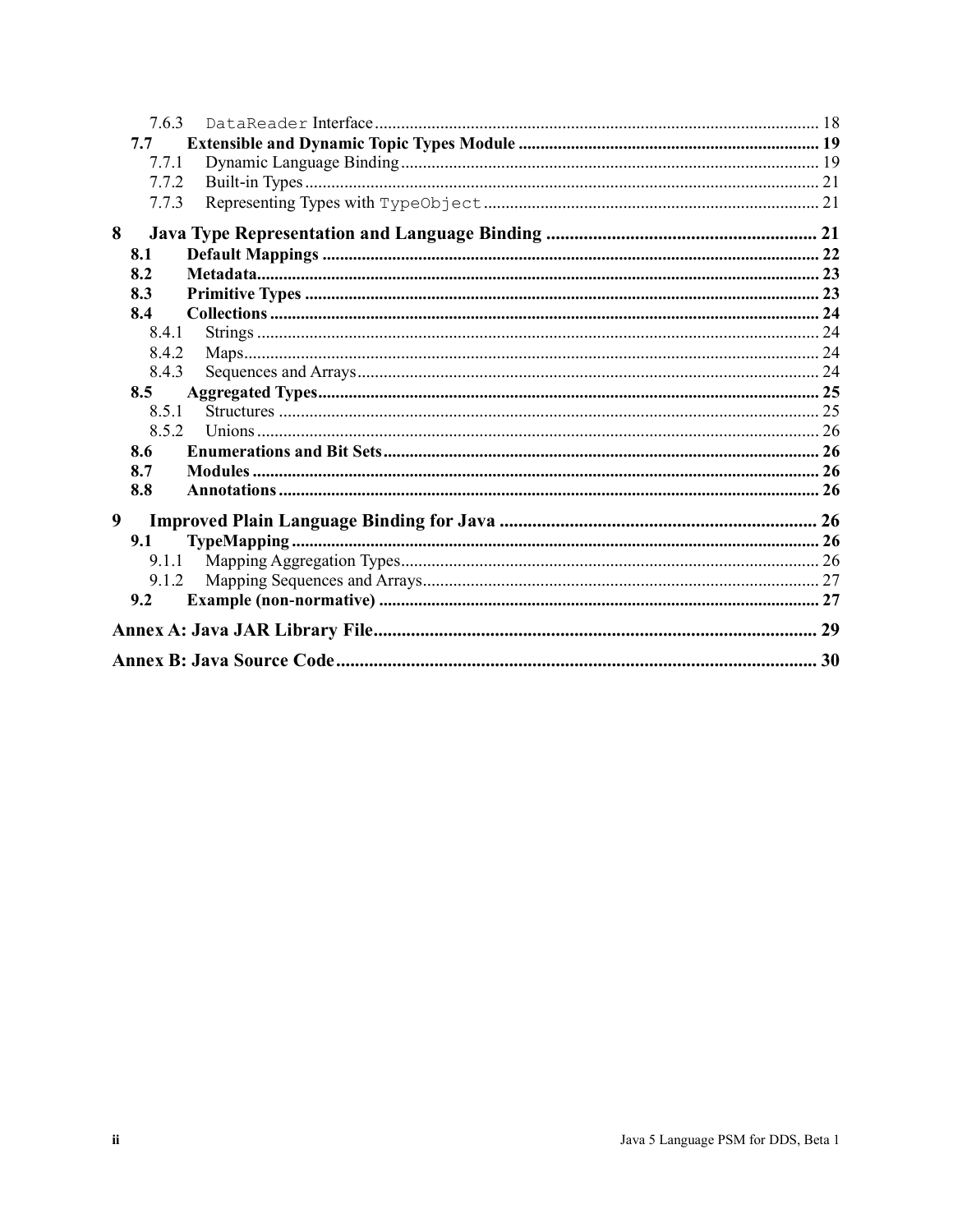## **Preface**

#### OMG

Founded in 1989, the Object Management Group, Inc. (OMG) is an open membership, not-forprofit computer industry standards consortium that produces and maintains computer industry specifications for interoperable, portable, and reusable enterprise applications in distributed, heterogeneous environments. Membership includes Information Technology vendors, end users, government agencies, and academia.

OMG member companies write, adopt, and maintain its specifications following a mature, open process. OMG's specifications implement the Model Driven Architecture® (MDA®), maximizing ROI through a full-lifecycle approach to enterprise integration that covers multiple operating systems, programming languages, middleware and networking infrastructures, and software development environments. OMG's specifications include: UML® (Unified Modeling Language™); CORBA® (Common Object Request Broker Architecture); CWM™ (Common Warehouse Metamodel); and industry-specific standards for dozens of vertical markets.

More information on the OMG is available at http://www.omg.org/.

## **OMG Specifications**

As noted, OMG specifications address middleware, modeling and vertical domain frameworks. A Specifications Catalog is available from the OMG website at: *http://www.omg.org/technology/documents/spec\_catalog.htm*

Specifications within the Catalog are organized by the following categories:

#### **OMG Modeling Specifications**

- UML
- MOF
- XMI
- CWM
- Profile specifications

#### **OMG Middleware Specifications**

- CORBA/IIOP
- IDL/Language Mappings
- Specialized CORBA specifications
- CORBA Component Model (CCM)

#### **Platform Specific Model and Interface Specifications**

• CORBAservices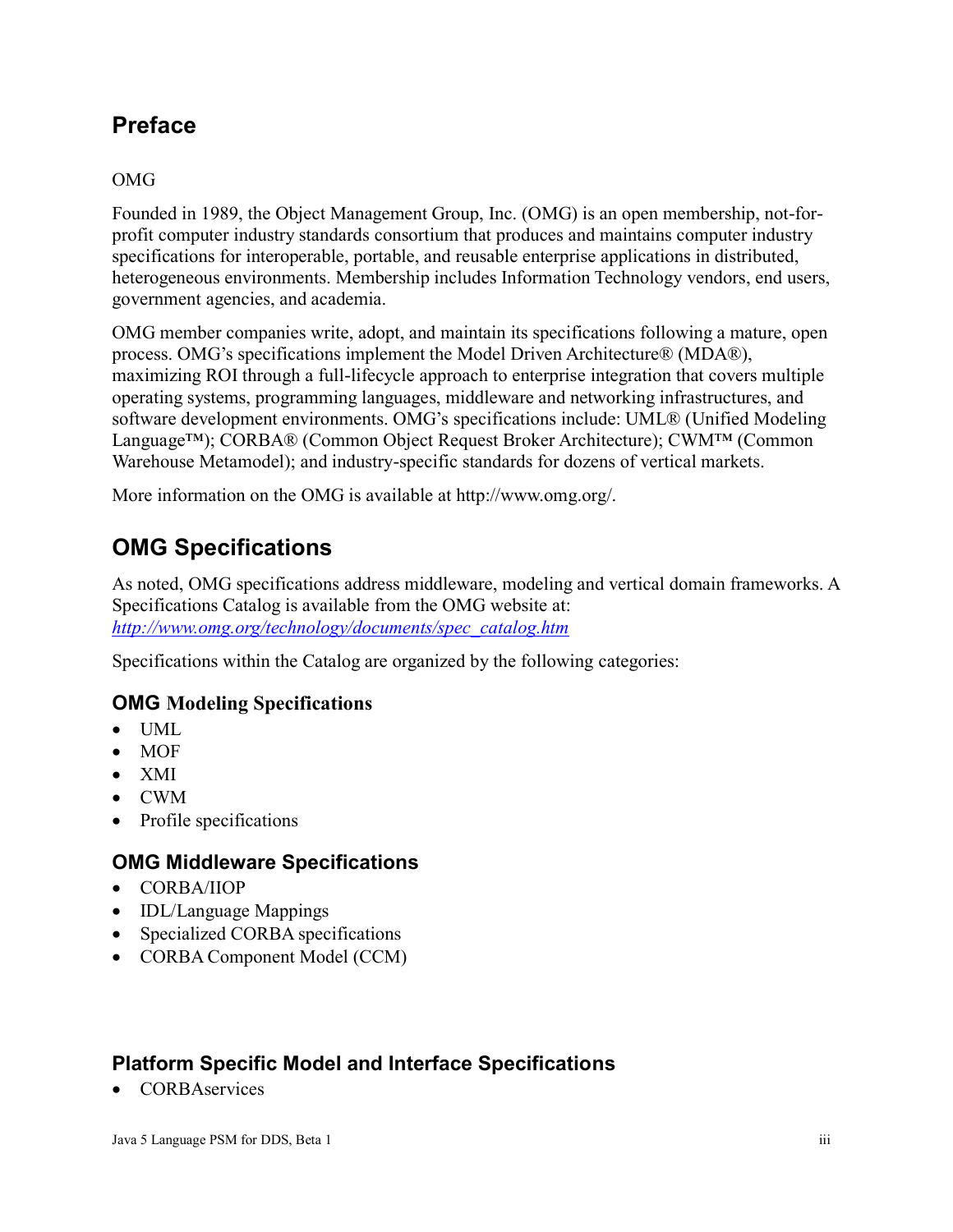- **CORBAfacilities**
- OMG Domain specifications
- OMG Embedded Intelligence specifications
- OMG Security specifications

All of OMG's formal specifications may be downloaded without charge from our website. (Products implementing OMG specifications are available from individual suppliers.) Copies of specifications, available in PostScript and PDF format, may be obtained from the Specifications Catalog cited above or by contacting the Object Management Group, Inc. at:

**OMG** Headquarters 140 Kendrick Street Building A, Suite 300 Needham, MA 02494 **USA** Tel:  $+1-781-444-0404$ Fax:  $+1-781-444-0320$ Email:  $pubs@omg.org$ 

Certain OMG specifications are also available as ISO standards. Please consult *[http://www.iso.org](http://www.iso.org/)*.

## **Typographical Conventions**

The type styles shown below are used in this document to distinguish programming statements from ordinary English. However, these conventions are not used in tables or section headings where no distinction is necessary.

Times/Times New Roman - 10 pt.: Standard body text

**Helvetica/Arial - 10 pt. Bold:** elements.

**Courier - 10 pt. Bold:**

Helvetica/Arial - 10 pt: Exceptions

NOTE: Terms that appear in italics are defined in the glossary. Italic text also represents the name of a document, specification, or other publication.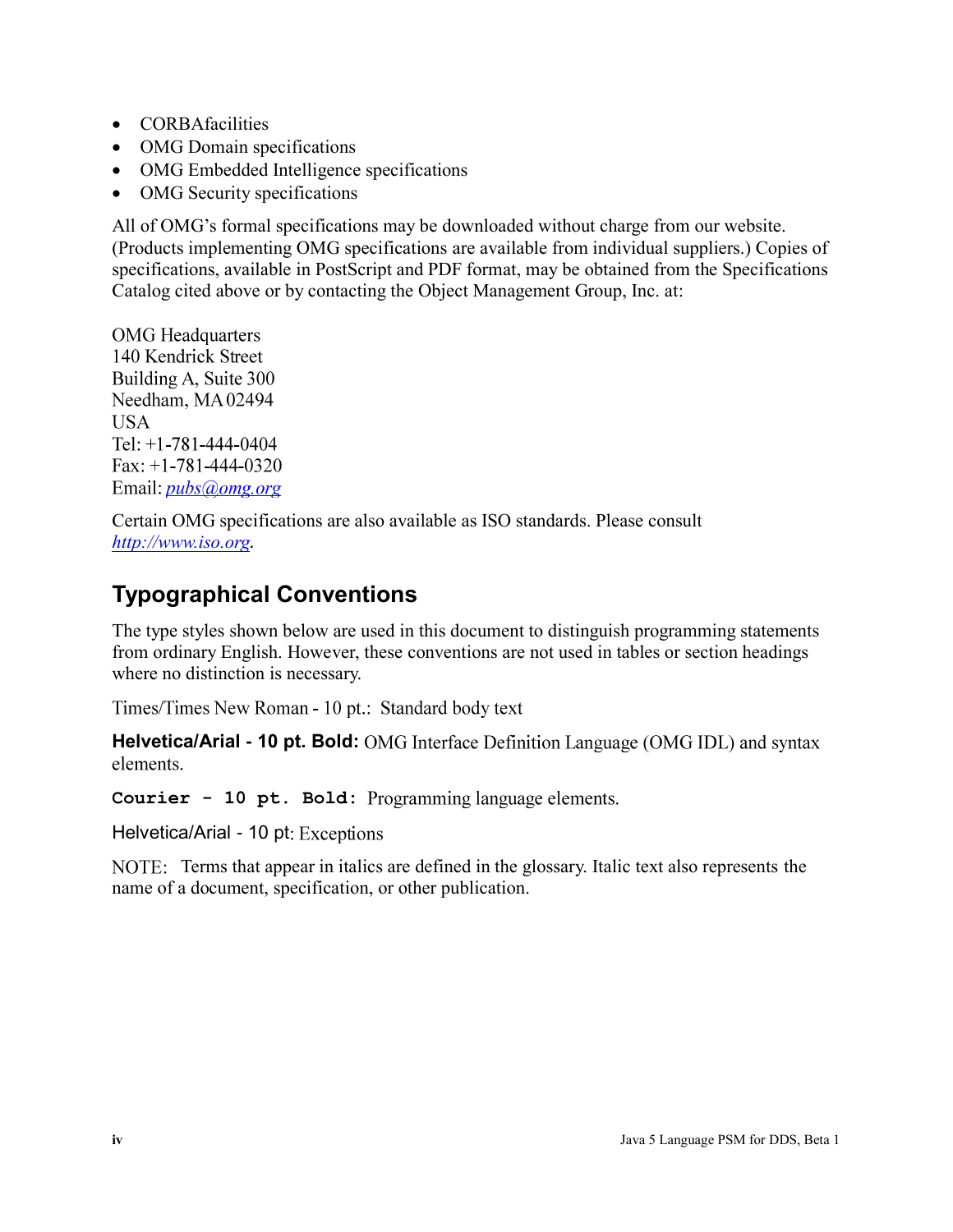## **1 Scope**

This specification defines a platform-specific model (PSM) for the OMG Data Distribution Service for Real-Time Systems (DDS). It specifies an API only for the Data-Centric Publish-Subscribe (DCPS) portion of that specification; it does not address the Data Local Reconstruction Layer (DLRL). In addition, it encompasses (*a*) the DDS APIs introduced by [DDS-XTypes] and (*b*) an API to specifying QoS libraries and profiles such as were specified by [DDS-CCM].

This specification also defines a means of publishing and subscribing Java objects with DDS the Java Type Representation—without first describing the types of those objects in another language, such as XML or OMG IDL.

## **2 Conformance**

This specification consists of this document as well as a Java jar library file and the source files that generated it, identified on the cover page. All are normative. In the event of a conflict between them, the latter shall prevail.

Conformance to this specification parallels conformance to the DDS specification itself and consists of the same conformance levels. For example, an implementation may conform to the DDS Minimum Profile with respect to this PSM, meaning that all of the programming interfaces identified by the DDS specification as pertaining to that conformance level must be implemented in this PSM. The one exception to this rule is the Object Model Profile, which includes in part the Data Local Reconstruction Layer (DLRL); DLRL is outside of the scope of this PSM.

In addition to the conformance levels defined in the DDS specification itself, this PSM recognizes and implements the Extensible and Dynamic Types conformance level for DDS defined by the *Extensible and Dynamic Topic Types for DDS* specification [DDS-XTypes].

This PSM furthermore defines methods to create Entities and to set their QoS based on the XML QoS libraries and profiles defined by the *DDS for Lightweight CCM* specification. Implementations that support these XML QoS profiles shall implement these operations fully; other implementations shall throw java.lang.UnsupportedOperationException.

Finally, any conformant implementation must support at least one of the OMG-specified Type Representations defined by [DDS-XTypes] and/or in the Java Type Representation section of this specification [\(8 below\)](#page-30-0).

## **3 References**

## **3.1 Normative References**

The following normative documents contain provisions that, through reference in this text, constitute provisions of this specification. For dated references, subsequent amendments to, or revisions of, any of these publications do not apply.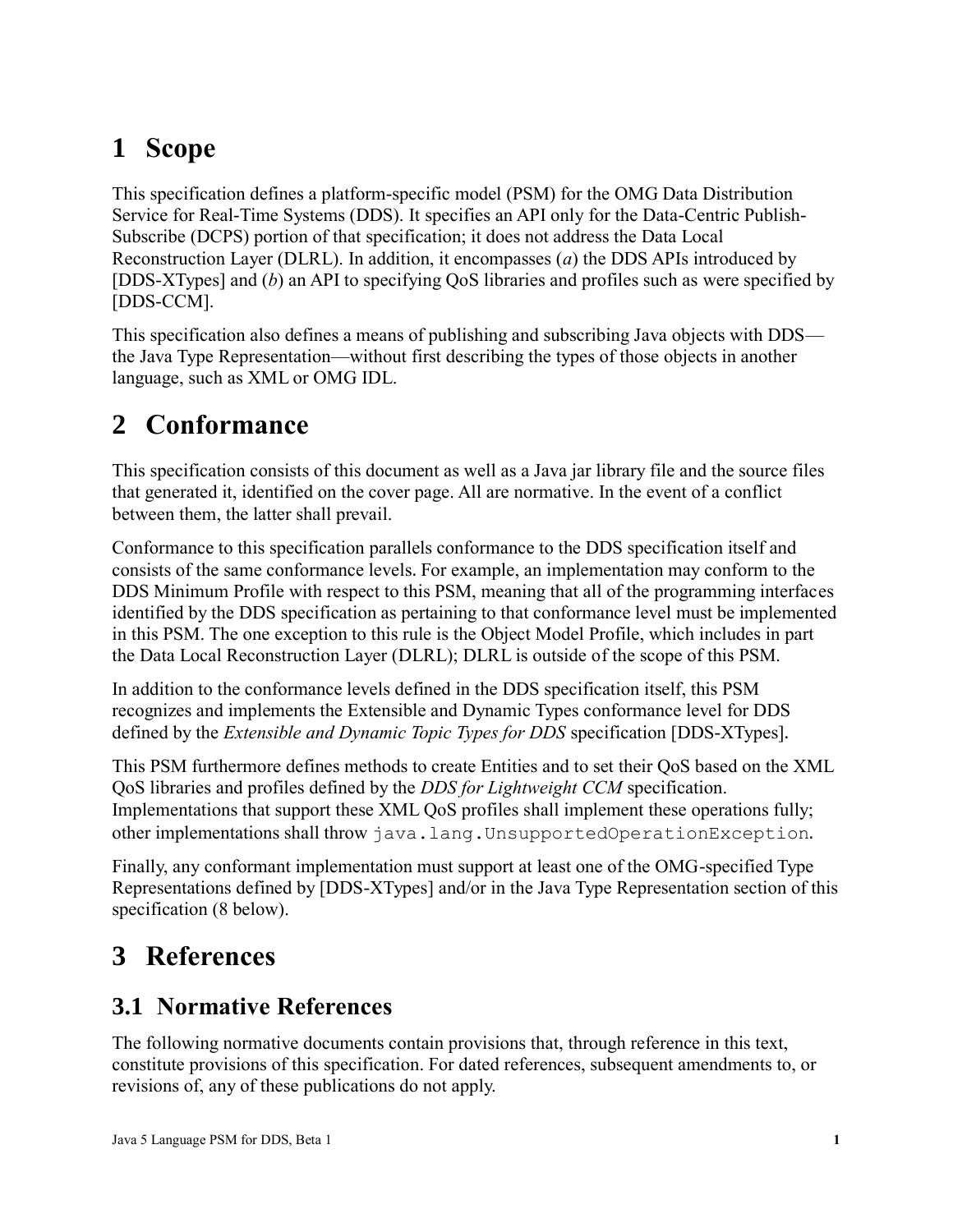- **[DDS]** *Data Distribution Service for Real-Time Systems Specification*, version 1.2 (OMG document formal/2007-01-01).
- **[DDS-CCM]** *DDS for Lightweight CCM*, version 1.0 Beta 1 (OMG document ptc/2009-02-02).
- **[DDS-XTypes]** *Extensible and Dynamic Topic Types for DDS*, version 1.0 Beta 1 (OMG document ptc/2010-05-12).
- **[Java-MAP]** *IDL to Java Language Mapping*, Version 1.3 (OMG document formal/2008-01-11)
- **[Java-Lang]** *The Java Language Specification, Third Edition*, published by Addison Wesley in 2005 with ISBN 0321246780
- **[XML]** *Extensible Markup Language* (XML), version 1.1, Second Edition (W3C recommendation, August 2006).

## **3.2 Non-Normative References**

The following non-normative references are provided for informational purposes.

 **[JMS]** *Java Message Service Specification*, version 1.1 (Sun Microsystems, [http://java.sun.com/products/jms/docs.html\)](http://java.sun.com/products/jms/docs.html).

## **4 Terms and Definitions**

For the purposes of this specification, the following terms and definitions apply.

#### **Data-Centric Publish-Subscribe (DCPS)**

The mandatory portion of the DDS specification used to provide the functionality required for an application to publish and subscribe to the values of data objects.

#### **Data Distribution Service (DDS)**

An OMG distributed data communications specification that allows Quality of Service policies to be specified for data timeliness and reliability. It is independent of implementation languages.

#### **Data Local Reconstruction Layer**

The optional portion of the DDS specification used to provide the functionality required for an application for direct access to data exchanged at the DCPS layer. This later builds upon the DCPS layer.

#### **Java Archive (JAR)**

A zip file, whose name ends in the suffix  $\cdot$ ,  $\exists$  ar, that contains the compiled Java class files and other artifacts that comprise a Java library.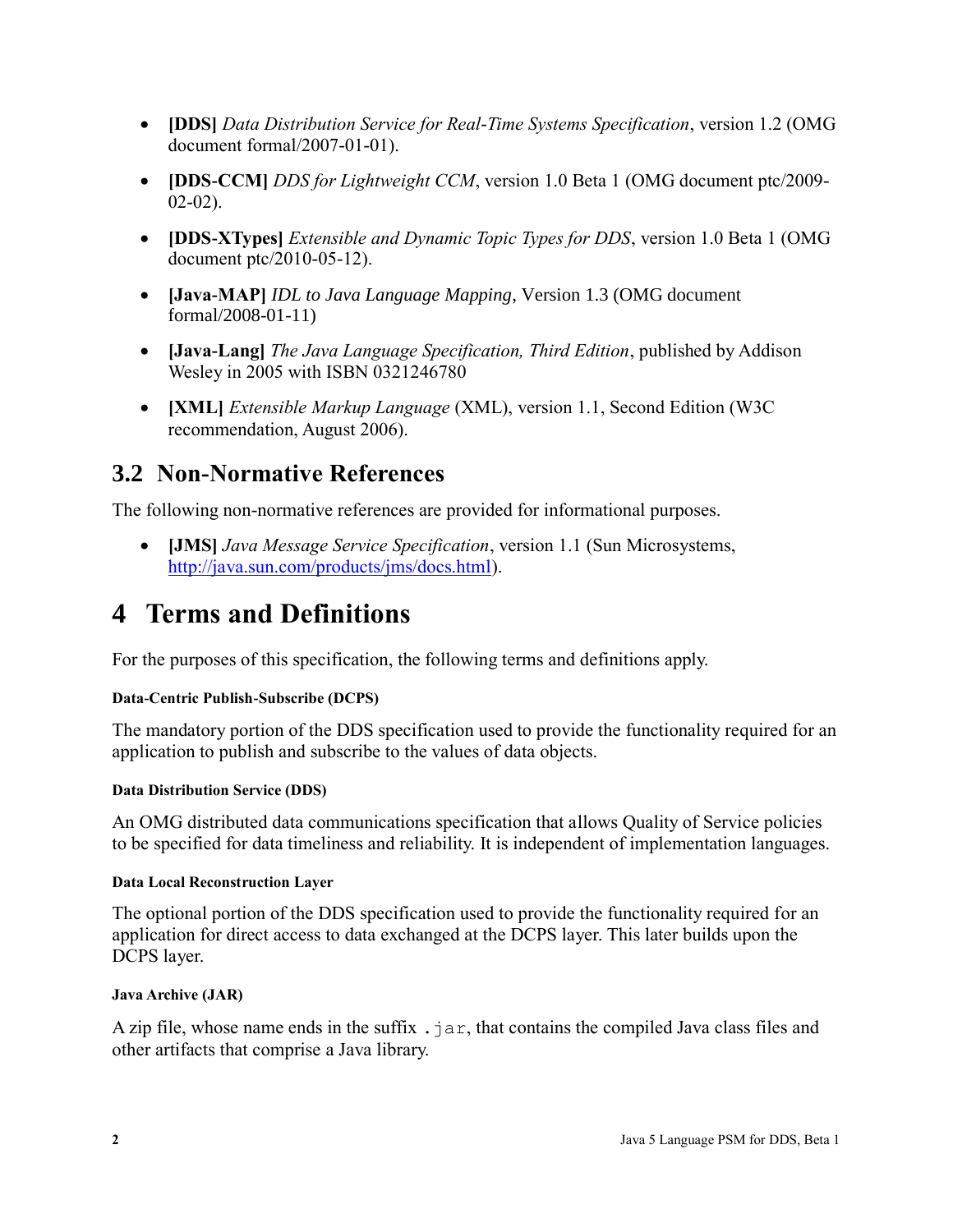#### **Java Runtime Environment (JRE)**

The environment within which Java applications execute. The JRE consists of an executing instance of a JVM, a set of class libraries, and potentially other components.

#### **Java Virtual Machine (JVM)**

An abstract computing machine capable of executing interpreted and/or compiled Java byte code. JVM implementations typically take the form of executables that run as processes under operating systems, but this style of implementation is not mandatory.

#### **Platform-Independent Model (PIM)**

An abstract definition of a facility, often expressed with the aid of formal or semi-formal modeling languages such as OMG UML, that does not depend on any particular implementation technology.

#### **Platform-Specific Model (PSM)**

A concrete definition of a facility, typically based on a corresponding PIM, in which all implementation-specific dependencies have been resolved.

## **5 Symbols**

This specification does not define any symbols or abbreviations.

## **6 Additional Information**

## **6.1 Changes to Adopted OMG Specifications**

This specification does not extend or modify any existing OMG specifications.

## **6.2 Relationships to Non-OMG Specifications**

This specification depends on version 5 of the Java Standard Edition platform. Service implementations may impose additional constraints; the nature and scope of these, if any, are unspecified.

#### **Design Rationale (non-normative)**

As of the publication of this specification, Java SE remains the predominant platform for the development and deployment of DDS Java applications.

- Introducing a dependency on Java EE would have brought little additional capability to the PSM and would have put it outside of the reach of many potential users, especially those deploying to embedded operating systems, many of which do support Java EE.
- Allowing the PSM to support Java ME would have made it less usable for the majority of potential users: as of the publication of this specification, Java ME platforms lack support for many modern collections and Java language features. At the same time, support for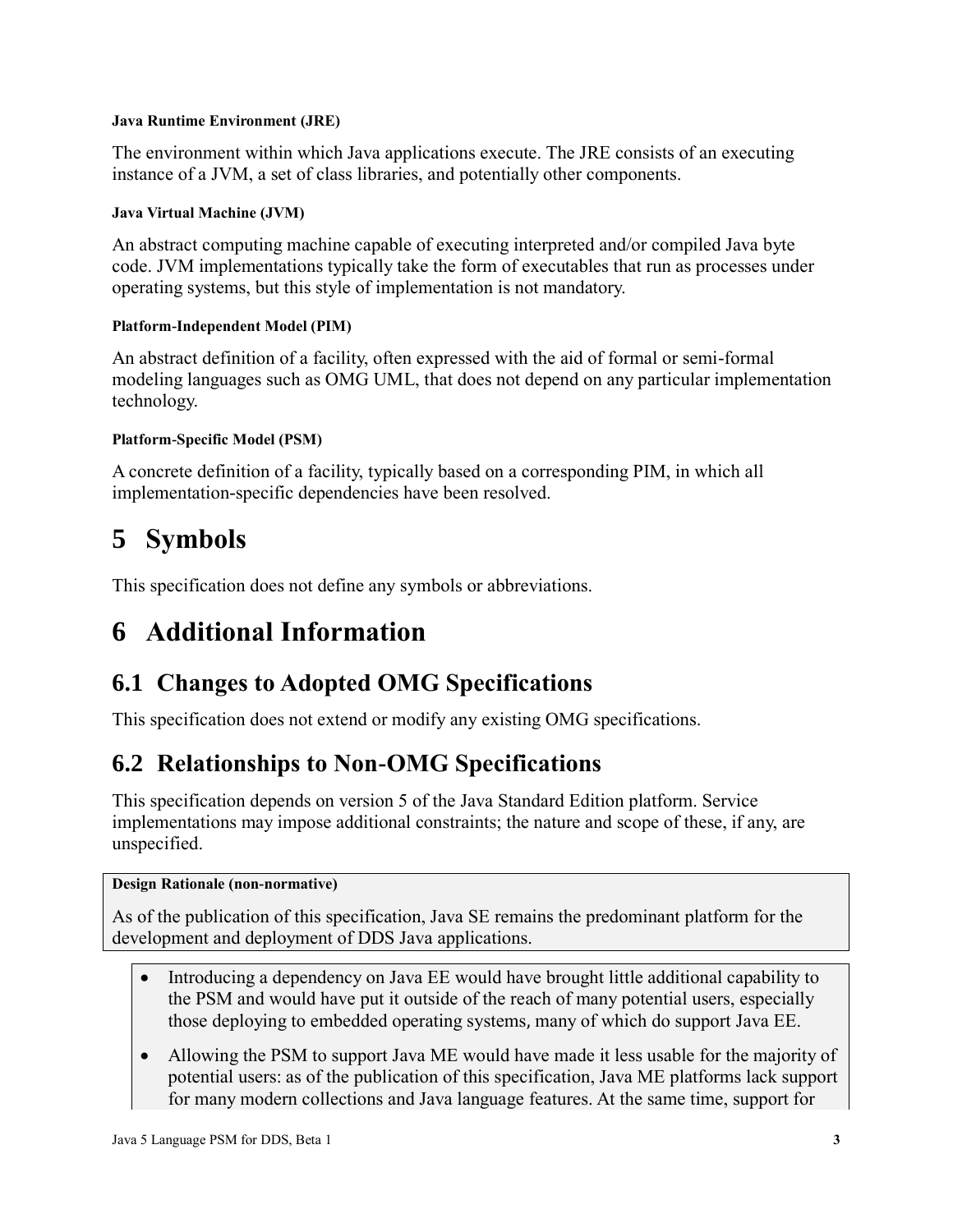Java ME would not have significantly increased the availability of implementations of this specification: many embedded platforms already support Java SE, and existing DDS vendors have not observed significant customer demand for Java ME support in existing products.

## **6.3 Acknowledgements**

The following companies submitted this specification:

- Real-Time Innovations, Inc. (RTI)
- PrismTech

## **7 Java 5 Language PSM for DDS**

The specification below is organized according to the module defined by the DDS specification and the types and operations defined within them.

## **7.1 General Concerns and Conventions**

This section defines those elements of this specification that cut across multiple DDS modules.

## **7.1.1 Packages and Type Organization**

This PSM is defined in a set of Java packages, the names of each beginning with the prefix org.omg.dds. Each of these contains a Java interface or abstract class for each type in the corresponding DDS module.

All of these packages, and the types within them, are packaged into a single JAR file, omgdds.jar (see *Annex A: Java JAR Library File*).

All those types that are abstract—including interfaces and abstract classes—are intended to be implemented concretely by the Service implementation. In addition, the subtypes defined by the implementation may expose additional implementation-specific properties and operations; however, the nature of these, if any, is undefined.

**Design Rationale (non-normative)**

This PSM divides the types it defines into multiple packages, rather than collocating them in a single package, for the following reasons:

- DDS defines a large number of types. Grouping them into multiple packages makes it clear which are more closely related to one another.
- The package organization improves traceability to the DDS PIM ([DDS]).
- The package organization parallels the namespace organization of the C++ PSM for DDS, facilitating cross-training across languages.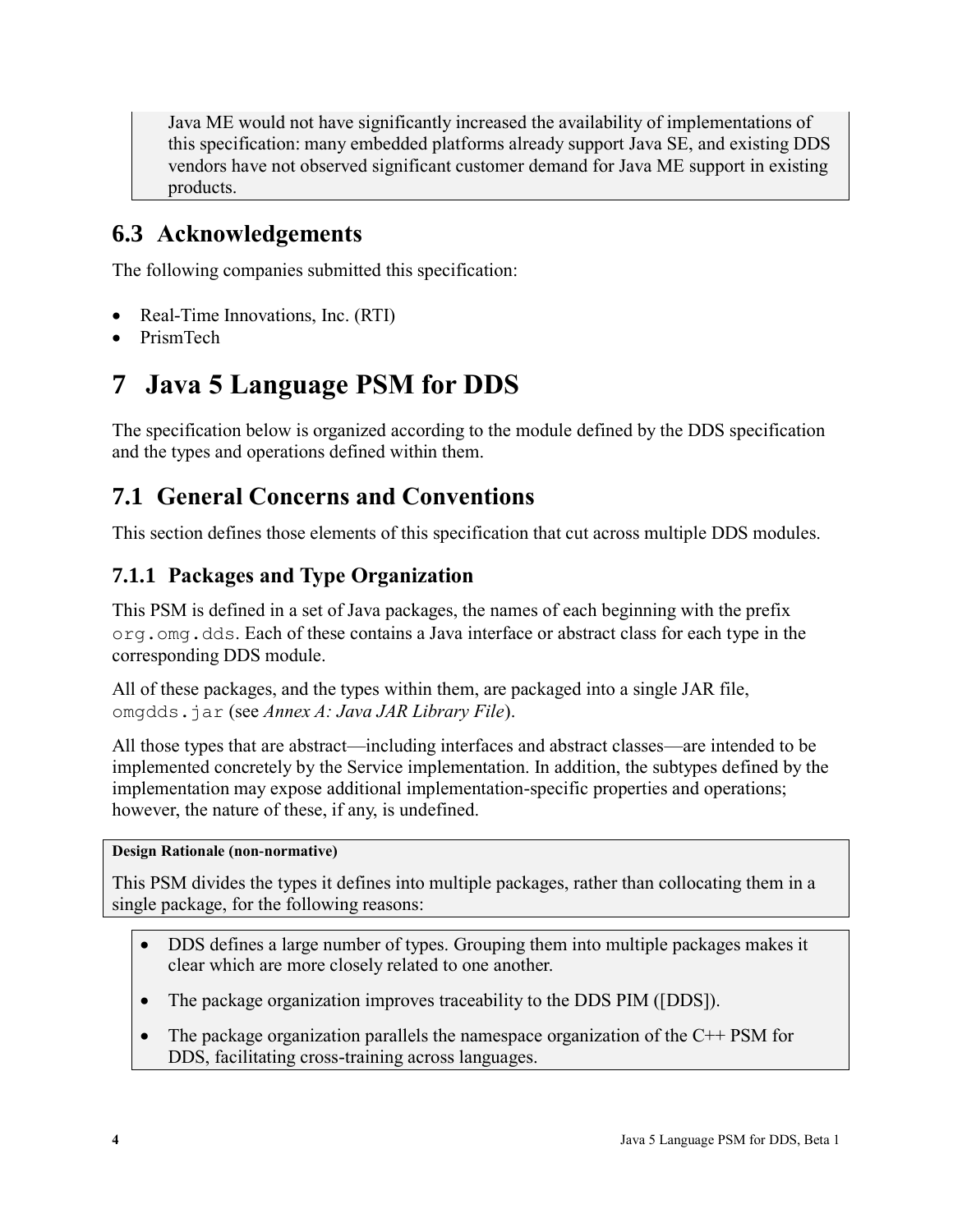### **7.1.2 Implementation Coexistence**

To facilitate the coexistence of multiple DDS implementations within the same JVM instance, each implementation of this PSM shall cooperate at the API level with other JVM-local implementations in at least the following ways:

- It shall be possible to pass an instance of any value type (see section [7.2.3\)](#page-19-0) created by one DDS implementation to a method implemented by another. For example, the method DataWriter.write optionally accepts an argument of type InstanceHandle; this object may have been created by the same DDS implementation that created the DataWriter or by another DDS implementation.
- It shall be possible to read or take samples from a DataReader provided by one DDS implementation and immediately write them using a DataWriter provided by another DDS implementation, provided that the samples are of a DDS type compatible with that DataWriter.

*Note* that passing an object from one implementation to another may incur a performance cost, as the "receiving" implementation may have to copy the object in question before operating on it.

Otherwise, unless elsewhere noted in this specification, a Service implementation may raise an exception or behave in an undefined way if it encounters a concrete type defined by another party. For example, the concrete WaitSet implementation provided by one DDS vendor need not support the attachment of Condition implementations provided by another DDS vendor.

### **7.1.3 Resource Management**

The use of interfaces instead of classes requires the introduction of an explicit factory pattern for the construction of objects of all DDS types. For some types (Entities in particular), this pattern is already explicit in the DDS PIM. For other types (such as QoS policies), it is a property solely of the PIM-to-PSM mapping. These latter types—those without PIM-defined factory construction methods—serve as their own factories. Each is represented as an abstract class with one or more static factory methods. These methods are named according to the convention new<*ClassName*> in order to resemble constructor invocations and are amenable to use with the Java 5 static import facility.

This PSM maps the factory deletion methods of the DDS PIM (*e.g.,*

DomainParticipant.delete\_publisher) to close methods on the "product" interfaces themselves (e.g., Publisher.close). Closing an Entity implicitly closes all of its contained objects, if any. For example, closing a Publisher also closes all of its contained DataWriters.

#### **Design Rationale (non-normative)**

The close destruction design pattern is intended to be familiar to those developers who have used java.io stream APIs and/or [JMS] and eliminates the possibility that an object could be deleted using a factory other than the one that created it.

Users of this PSM are recommended to call close once they are finished using such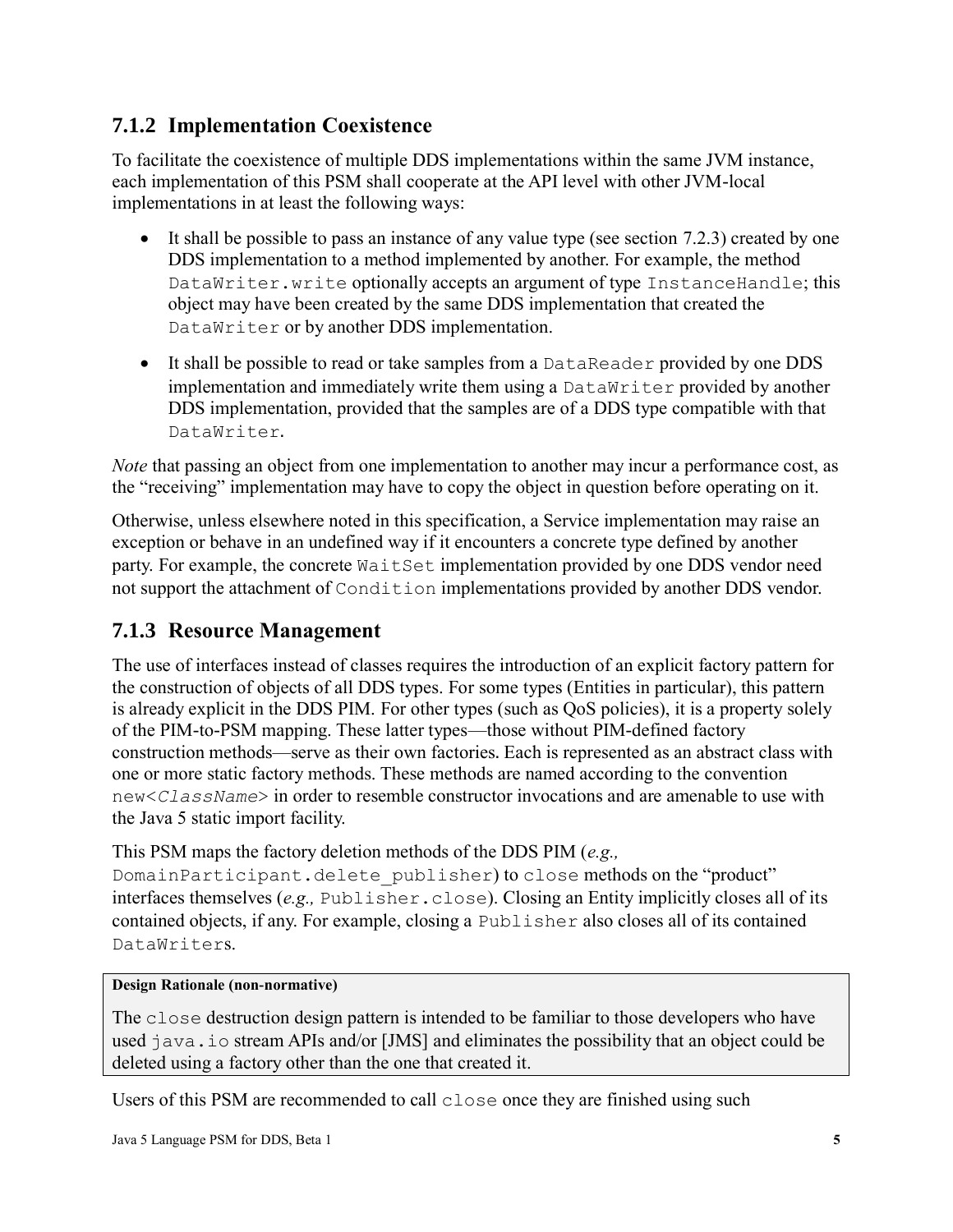heavyweight objects. In addition, implementations *may automatically* close objects that the JRE deems to be no longer in use—for example, they may call close() in an Object.finalize() override—subject to the following restrictions:

- Any object to which the application has a direct reference is still in use.
- Any entity with a non-null listener is still in use.
- Any object that has been explicitly retained is still in use
- The creator of any object that is still in use is itself still in use.

### **7.1.4 Concurrency and Reentrancy**

It is expected that most Service implementations will be used frequently in multi-threaded environments. Therefore, for the sake of portability, this PSM constrains the level of thread safety that applications may expect:

- All DataReader and DataWriter operations shall be reentrant.
- All Topic (and other TopicDescription extension interfaces), Publisher, Subscriber, and DomainParticipant operations shall be reentrant with the exception that close may not be called on a given object concurrently with any other call of any method on that object or on any contained object.
- All ServiceEnvironment and DomainParticipantFactory operations shall be reentrant with the exception that DomainParticipantFactory.close may not be called on a given object concurrently with any other call of any method on that object or on any contained object.
- All WaitSet and Condition (including Condition extension interfaces) operations shall be reentrant with the exception that their close methods may not be called on a given object concurrently with any other call of any method on that object.
- Code within a DDS listener callback may not safely call any method on any DDS Entity but the one on which the status change occurred.
- Any method of any value type may be non-reentrant.

A vendor may choose to provide stronger guarantees than the rules above, but if so, those guarantees are unspecified.

#### **Design Rationale (non-normative)**

Objects that are likely to "own" mutexes within their implementation need not permit close invocations currently with other method invocations. This is to allow implementations to dispose of these mutexes within the close method without creating a race condition or requiring an additional level of locking.

Method invocations are restricted within listener callbacks in order to avoid deadlocks, especially in Service implementations that invoke callbacks within Service-managed threads.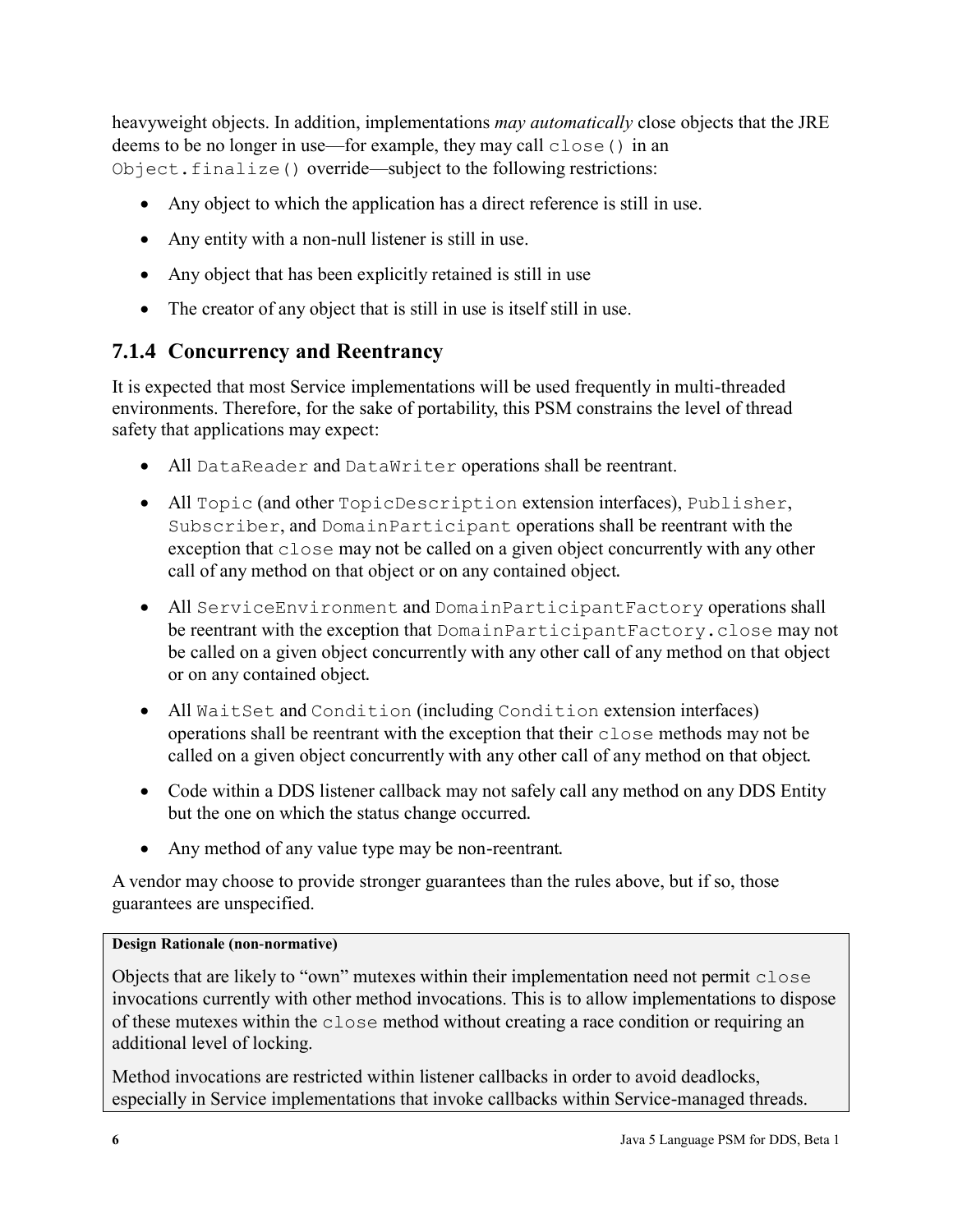### **7.1.5 Method Signature Conventions**

This PSM maps the underscore-formatted names of the DDS PIM and IDL PSM (such as get\_qos) into conventional Java "camel-case" names (such as getQos). This mapping makes the API look more familiar to Java developers and makes it interoperate better with Java reflective technologies that expect this naming convention.

Properties defined by the DDS PIM are expressed as sets of accessor and mutator methods. The signatures of these methods conform to the following convention:

- Mutators are named set<*PropertyName*>. (For example, the mutator for a property "Foo" would be named setFoo.) They take a single argument—the new value of the property—and return the enclosing object in order to facilitate method chaining.
- Accessors for properties that are either of unmodifiable objects (such as those of primitive types, primitive box types, or strings) or pointers to the internal state of an object are named get<*PropertyName*>. (For example, the accessor for an integer property "Foo" would be named getFoo.) They take no arguments.
- Accessors for properties that are of mutable types, and that may change asynchronously after they are retrieved, are named get<*PropertyName*>. They take a pre-allocated object of the property type as their first argument, the contents of which shall be overwritten by the method. To facilitate method chaining, these methods also return a reference to this argument. This pattern forces the caller to make a copy, thereby avoiding unexpected changes to the property. An Entity's status is an example of a property of this kind.

### **7.1.6 API Extensibility**

Implementation-specific extensions to the types specified by this PSM are by definition unspecified. However, implementations may provide such a capability by providing extended implementation-specific interfaces and returning instances of these interfaces from the specified factory methods.

Implementations shall not place their extensions, if any, in any interface or class in the package org.omg.dds or in any other package whose name begins with that prefix.

## **7.2 Infrastructure Module**

This PSM realizes the Infrastructure Module from the DDS specification with two packages: org.omg.dds.core and org.omg.dds.core.policy. The latter contains all QoS policy classes, since a given QoS policy may apply to multiple DDS Entity types. The former contains all other Infrastructure types, including for example Entity and Condition base interfaces.

#### **Design Rationale (non-normative)**

These two packages have been made distinct from one another for two reasons: First, the QoS policies constitute a significant proportion of the total set of types in the Infrastructure Module,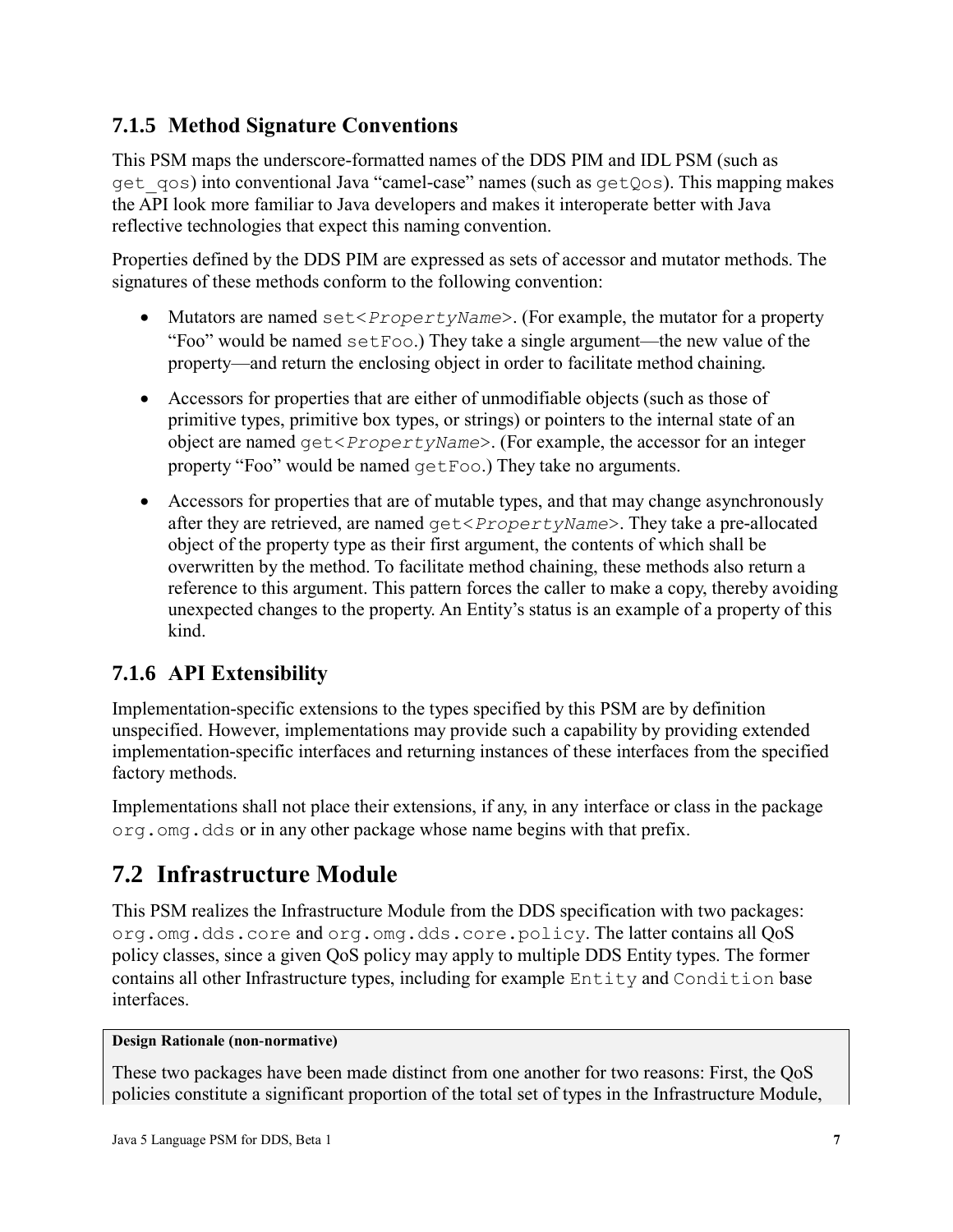and the contents of the module are thus easier to understand when they are divided along this line. Second, a dedicated package for QoS policies makes the code completion features of modern programming environments easier to use, because it allows users to narrow the set of classes through which they must search in order to find the one they're looking for. The term "core" has been preferred to "infrastructure" for the sake of brevity (such as when using fully qualified names) and for consistency with the C++ PSM for DDS, which uses the term "core" as well.

#### **Issue #16531:** Getting rid of the Bootstrap object

### **7.2.1 ServiceEnvironment Class**

A ServiceEnvironment object represents an instantiation of a Service implementation within a JVM. It is the "root" for all other DDS objects and assists in their creation by means of an internal service-provider interface. All stateful types in this PSM implement an interface DDSObject, through a getServiceEnvironment method on which they can provide access to the ServiceEnvironment from which they are ultimately derived. (ServiceEnvironment itself implements this interface; a ServiceEnvironment always returns this from its getServiceEnvironment operation.)

The ServiceEnvironment class allows implementations to avoid the presence of static state, if desired. It also allows multiple DDS implementations—or multiple versions of the "same" implementation—to potentially coexist within the same Java run-time environment. A DDS application's first step is to instantiate a ServiceEnvironment, which represents the DDS implementation that it will use. From there, it can create all of its additional DDS objects.

The ServiceEnvironment class is abstract. To avoid compile-time dependencies on concrete ServiceEnvironment implementations, an application can instantiate a ServiceEnvironment by means of a static createInstance method on the ServiceEnvironment class. This method looks up a concrete ServiceEnvironment subclass using a Java system property containing the name of that subclass. This subclass must be provided by implementers and will therefore have an implementation-specific name.

ServiceEnvironement provides factory mehods for the following objects: *DynamicTypeFactory, WaitSet, GuardCondition, TypeSupport, Time, Duration, and InstanceHandle.* It also provides helper functions allStatuses and noStatuses to create special instances of Status objects.

## **7.2.2 Error Handling and Exceptions**

The PSM maps the ReturnCode t type from the DDS PIM into a combination of standard Java exceptions (where their semantics match those expressed in the PIM) and new exception classes defined by this PSM. This mapping is as follows:

 With the exception of java.util.concurrent.TimeoutException, all exceptions are unchecked (that is, they extend java.lang.RuntimeException directly or indirectly).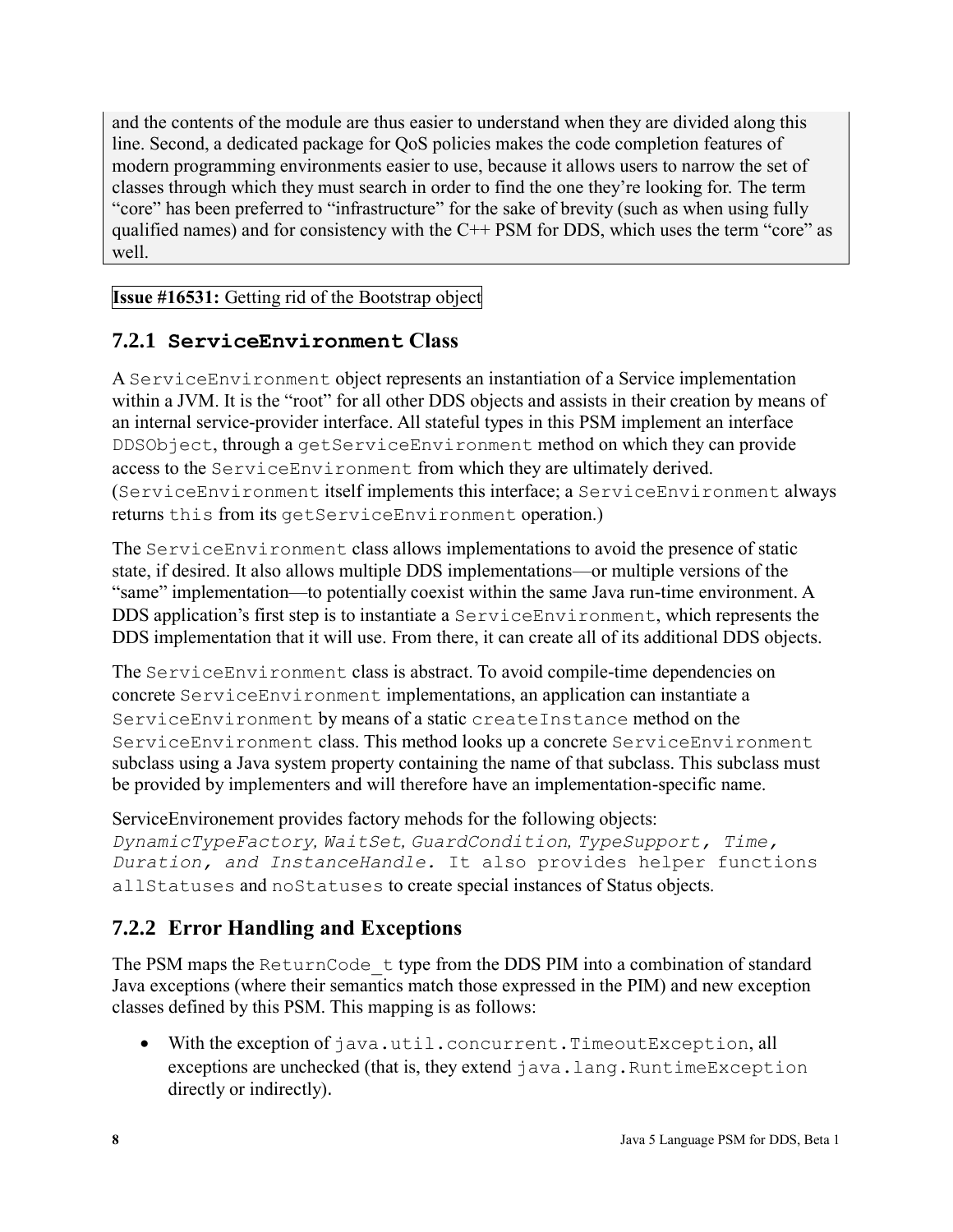• The exception classes defined by this PSM extend the base class DDSException. All of the PSM-defined exception classes are defined in the package org.omg.dds.core. All of these classes are abstract so as not to specify the representation of state; implementations shall provide concrete implementations.

| ReturnCode t Value           | <b>Exception Class</b>                                                                       |
|------------------------------|----------------------------------------------------------------------------------------------|
| RETCODE OK                   | Normal return; no exception                                                                  |
| RETCODE NO DATA              | An informational state (e.g., a Boolean result) attached<br>to a normal return; no exception |
| RETCODE ERROR                | DDSException                                                                                 |
| RETCODE BAD PARAMETER        | java.lang.IllegalArgumentException                                                           |
| RETCODE TIMEOUT              | java.util.concurrent.TimeoutException                                                        |
| RETCODE UNSUPPORTED          | java.lang.UnsupportedOperationException                                                      |
| RETCODE ALREADY DELETED      | AlreadyClosedException                                                                       |
| RETCODE ILLEGAL OPERATION    | IllegalOperationException                                                                    |
| RETCODE NOT ENABLED          | NotEnabledException                                                                          |
| RETCODE PRECONDITION NOT MET | PreconditionNotMetException                                                                  |
| RETCODE IMMUTABLE POLICY     | ImmutablePolicyException                                                                     |
| RETCODE INCONSISTENT POLICY  | InconsistentPolicyException                                                                  |
| RETCODE OUT OF RESOURCES     | OutOfResourcesException                                                                      |

**Table 1 ReturnCode\_t exception mapping**

In addition, this PSM permits implementations to throw exceptions to indicate errors in operations that in the PIM return an object reference. The PIM uses the convention of modeling failure conditions as operation return results, making it impossible to provide finer failuredetection granularity than a simple nil/non-nil result check in the case of methods that must return something other than a return code. The Java language, with built-in exception support, eliminates that restriction, and this PSM takes advantage of that fact.

#### **Design Rationale (non-normative)**

This PSM uses checked and unchecked exceptions according to the following rationale: Where the exception represents a *fault*—a design flaw, implementation mistake, or runtime failure—it is unchecked. Where it represents a *contingency*—an uncommon-but-expected return scenario, for which the caller is expected to have a coping strategy—it is checked<sup>1</sup>.

l

<sup>&</sup>lt;sup>1</sup> The fault/contingency model of Java exceptions was first described by Barry Ruzek, then of BEA, in late 2006 or early 2007 in the article *Effective Java Exceptions*. This article was originally published at <http://dev2dev.bea.com/pub/a/2006/11/effective-exceptions.html> and is now available at [http://crmondemand.oracle.com/technetwork/articles/entarch/effective-exceptions-092345.html.](http://crmondemand.oracle.com/technetwork/articles/entarch/effective-exceptions-092345.html)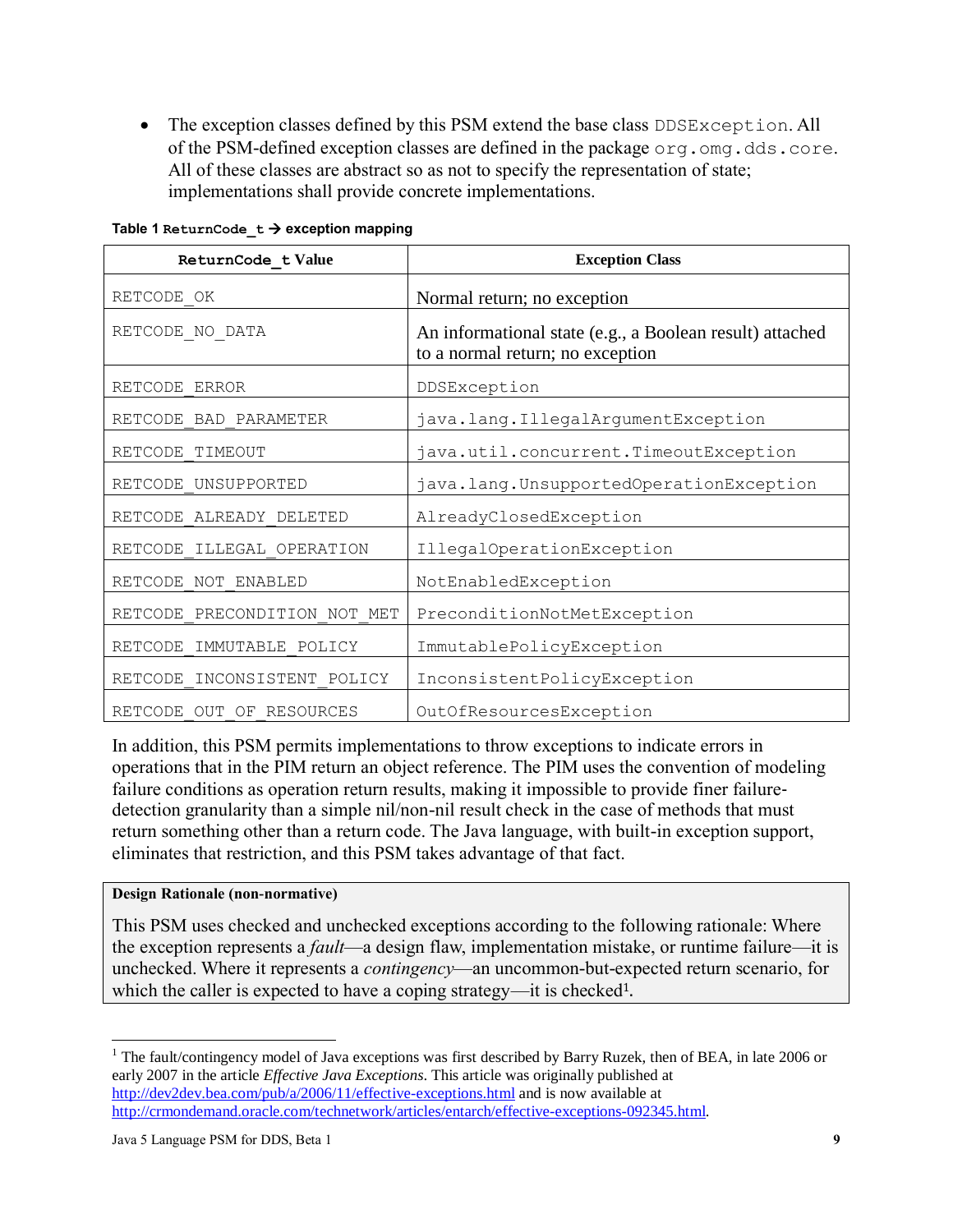Most exceptions in the DDS API represent faults, not contingencies.

Within each category, this PSM reuses existing JRE exception classes when they are available and appropriate.

## <span id="page-19-0"></span>**7.2.3 Value Types**

All DDS types with value semantics implement the interface org.omg.dds.core.Value<sup>2</sup>. These include QoS, QoS policy, status, time, and other types.

The Value interface extends the standard Java SE interfaces java.lang.Cloneable and java.io.Serializable, allowing objects of implementing types to be copied by value as well as serialized and deserialized using built-in Java mechanisms.

It also defines a small number of additional methods. It defines a method  $\text{copyFrom that}$ accepts a source object of the same type as the object itself. This method overwrites the state of the target object ("this") with the state of the argument object; it is similar to clone but does not require allocating a new object. Value implementers are also expected to override their inherited implementations of  $Object$ .equals and  $Object$ .hashCode in order to enforce value semantics.

QoS policy objects are immutable. New policy objects can be created from existing policy objects by using the QoS DSL.described in Section 7.2.5.3.

 $\bullet$ 

## **7.2.4 Time and Duration**

This PSM maps the DDS Time t and Duration t types into the value types Time and Duration respectively. These classes can provide their magnitude using a variety of units (expressed using java.util.concurrent.TimeUnit).

#### **Design Rationale (non-normative)**

The names of these types omit the underscore and 't' characters from the ends of their names. That naming convention, while common among C POSIX programmers, is not conventional in Java.

## **7.2.5 QoS and QoS Policies**

**Issue #17204:** Obsolete EntityQos interface name

QoS-related types fall into two categories, as expressed in the DDS PIM: individual QoS policies (such as reliability) and the collections of policies that apply to a particular DDS Entity type.

<sup>&</sup>lt;sup>2</sup> The term "value type" refers to any data type for which object identity is considered to be established solely based on the state of the objects of that type. Such types generally provide deep copy and comparison operations. (For example, integers are an example of a value type: every occurrence of the quantity 42 is considered to refer to the same number as every other.) The term should not be confused with an IDL valuetype as defined by the CORBA specification.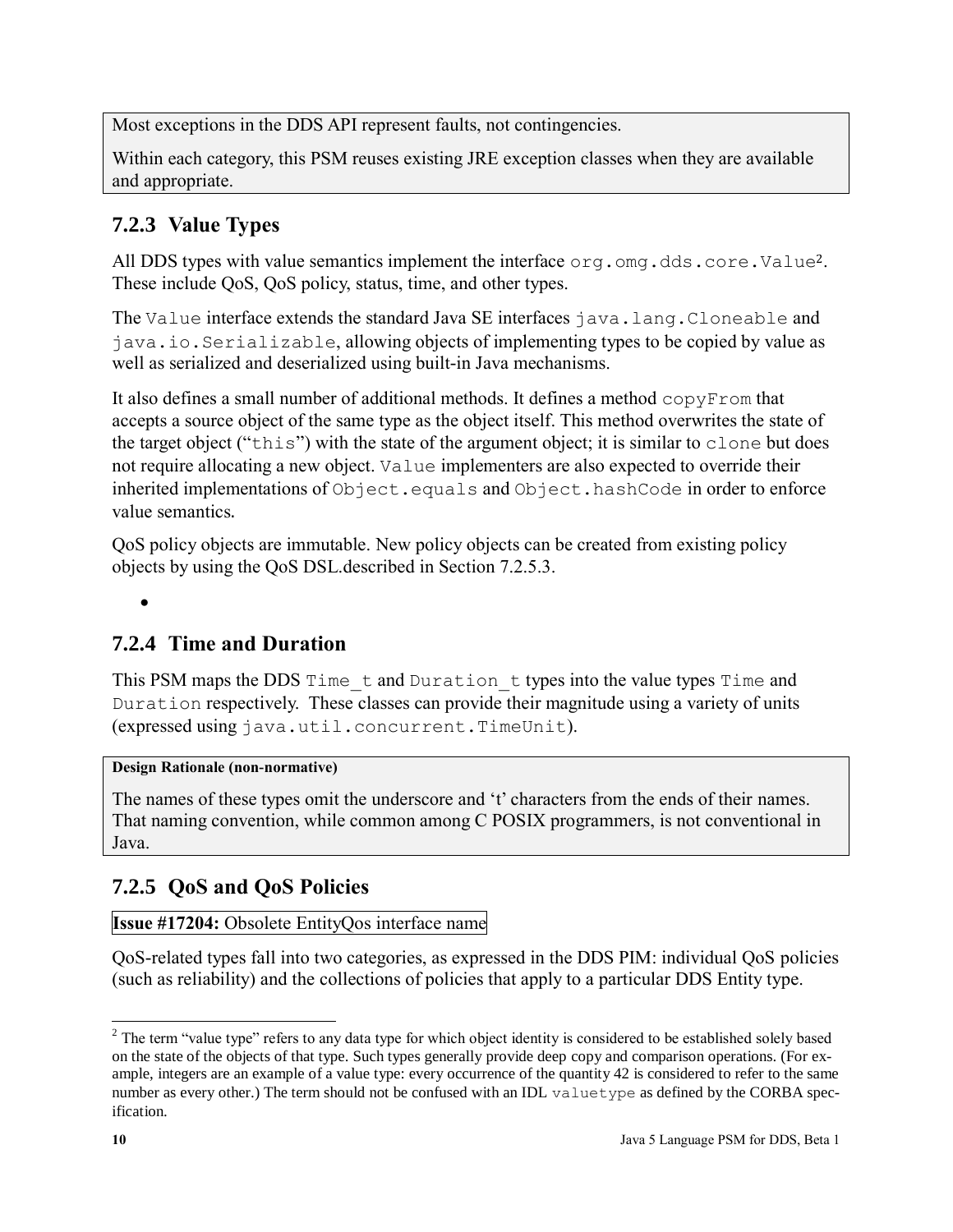This PSM represents the former with the base interface

org.omg.dds.core.policy.QosPolicy and the latter with the base interface org.omg.dds.core.EntityQos.

#### **7.2.5.1 QoS Policies**

The DDS PIM represents each QoS policy in three ways; this PSM maps them as follows.

|  |  |  |  | <b>Table 2 QoS policy representation</b> |
|--|--|--|--|------------------------------------------|
|--|--|--|--|------------------------------------------|

| <b>DDS PIM</b>                                                                          | Java 5 PSM                                                                                                                                                                                               |
|-----------------------------------------------------------------------------------------|----------------------------------------------------------------------------------------------------------------------------------------------------------------------------------------------------------|
| QoS policy structure<br>containing the state of an<br>instance of that policy           | QoS policy interface extending org.omg.dds.core.policy.QosPolicy.<br>Each policy provides Java Bean-style properties.                                                                                    |
| Unique QoS policy ID,<br>represented by an instance of<br>the enumeration QosPolicyId t | Java platform provides "Class object", which uniquely identifies a QoS<br>policy. The id will be represented by an object of Class extends<br QosPolicy>. For example, Class <reliability></reliability> |
| Unique QoS policy name,<br>represented by a string<br>property QosPolicy.name           | Java reflection provides the necessary capability to obtain name of a<br>QoSPolicy class.                                                                                                                |

#### **Issue #16529:** Modifiable Types should be removed and replaced by values

The org.omg.dds.core.policy.PolicyFactory interface allows creation of new default-initiated policy objects. The default state of the newly created policy objects via the PolicyFactory interface is unspecified.

**Design rationale (non-normative):** In general, to ensure portability, programmers are encouraged to explicitly specify policy parameters using the QoS DSL.

#### **7.2.5.2 Entity QoS**

#### **Issue #17204:** Obsolete EntityQos interface name

Each Entity QoS (e.g., DataReaderQos) is an interface extending

org.omg.dds.core.EntityQos. These sub-interfaces provide direct access to their policies as in the IDL PSM. However, the base interface also provides for generic access using the java.util.Map interface. This interface allows applications to look up policies by ID and to iterate over them in a generic way, including vendor-specific extension policies, without introducing compile-time dependencies on vendor-specific APIs.

QoS objects cannot be created directly. They can be either retrieved from an entity (e.g.,  $DataReader)$  using the getQoS method or lookedup using a string identifier using the QoSProvider interface. QoS objects can be cloned from pre-existing state maintained by the Service implementation.

QoS objects as returned by Entities and QoSProvider shall be immutable; applications shall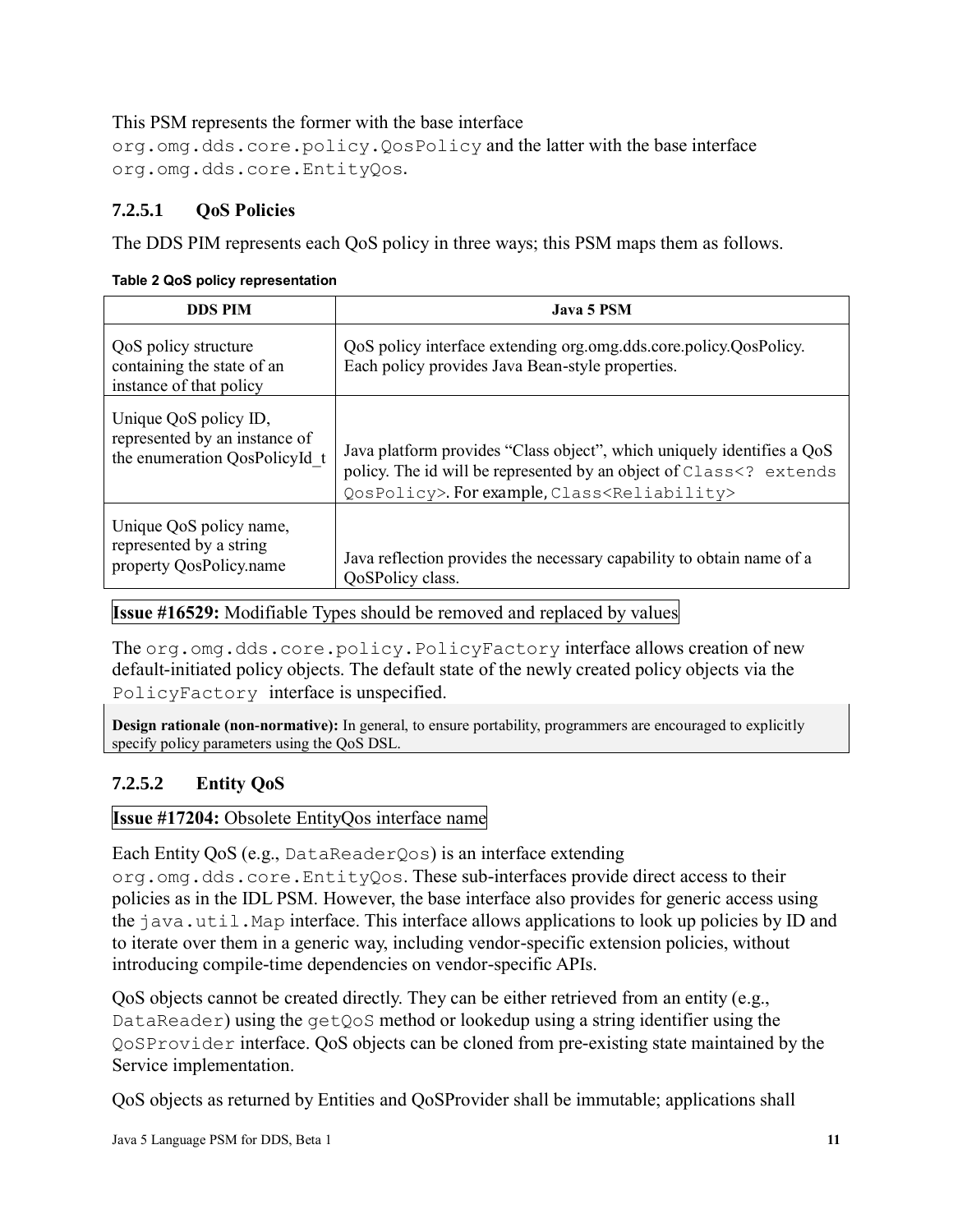never observe them to change. Applications that wish to modify QoS values must use the "QoS DSL" supported by the the QoS and Policy classes.

### **7.2.5.3 QoS DSL**

### **Issue #16536:** QoS DSL Needed

Modifying QoS objects and their constituent policies is disallowed but a QoS DSL shall support creation of new QoS objects and policies from the existing objects using Java fluent interface design. QoS classes shall provide withPolicy and withPolicies methods which accept one or more policy objects to create a new QoS objects. Policy classes shall provide *with* methods to specify policy parameters and to create new policy objects from the existing ones. Each *with* method call will create a new policy object because the target object of the method call is immutable. The *with* methods shall support method chaining (QoS DSL).

#### **Example (non-normative)**

**PolicyFactory pf = … // object policy factory reference**

**ResourceLimits rl = pf.ResourceLimits().withMaxSamples(P).withMaxInstances(Q);**

- Design Rationale (non-normative)
- The get Qos operation can operate maximally efficiently: it need not allocate any memory or perform any copies.
- The immutable result of  $q \in \mathcal{Q}$  can be used safely concurrently from multiple threads.
- The getQos and setQos methods form a conventional Java-Bean-style property.

#### **7.2.5.4 QoS Libraries and Profiles**

The *DDS for Lightweight CCM* specification [DDS-CCM] defines a format for QoS libraries and profiles. These libraries and profiles provide a mechanism for entity QoS configuration administration. This PSM provides the following APIs for accessing these administered QoS configurations:

**Issue #15966:** XML-Based QoS Policy Settings

 The org.omg.dds.core.QosProvider interface allows Entity's Qos to be obtained from the names of QoS library and profile. The Qos library source is provided as a uniform resource identifier (URI). Conforming implementation must support "file://" prefix. For instance, ["file:///path/to/qos/library"](file:///C:/path/to/qos/library).

An instance of QosProvider is obtained from the ServiceEnvironment. For example,

serviceEnv.newQosProvider(String uri, String profile);

The uri parameter uses the standard uri syntax. The profile parameter identifies a uniquely identified profile in the document referred by the uri.

Each Entity factory interface DomainParticipantFactory,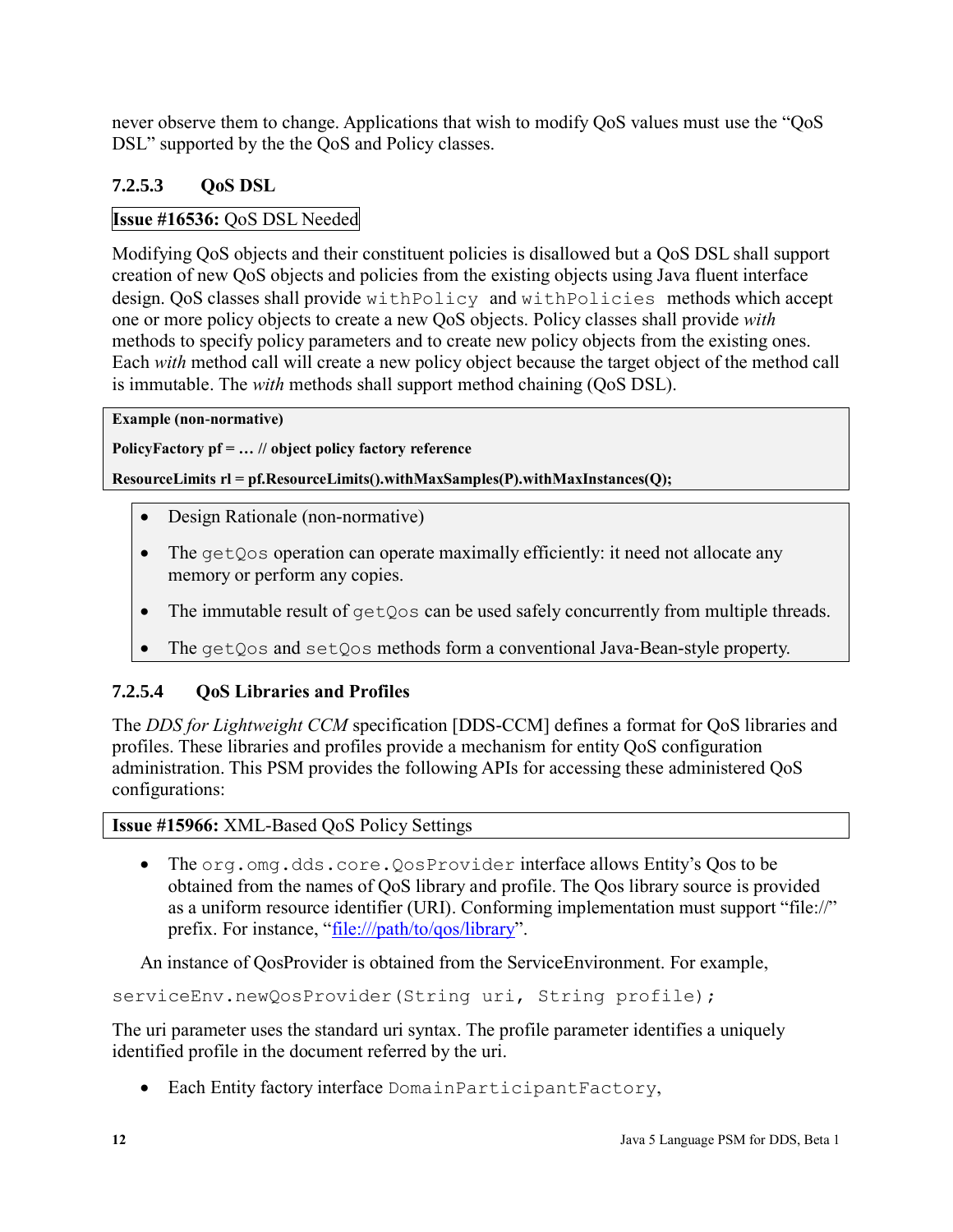DomainParticipant, Publisher, and Subscriber provides methods to create new "product" Entities and to set their default QoS based on QoS objects created programmatically or obtained through QosProvider.

### **7.2.6 Entity Base Interfaces**

### **Issue #17302:** Implement Java5 Closeable interface

As in the DDS PIM, all Entity interfaces extend—directly or indirectly—the interface Entity. In this PSM, this interface is generic; it is parameterized by the Entity's QoS and listener types. These parameters allow applications to call common operations like getQos or getListener in a type-safe way while still working with Entities polymorphically. The Entity interface extends java.io.Closeable interface to support specific new language constructs (e.g., Java 7 try-with-resources) for dealing with all Entities polymorphically.

Also as in the DDS PIM, Entities other than DomainParticipant extend the interface DomainEntity. These Entities provide operations to get the creating parent Entity; in this PSM, this operation is the polymorphic DomainEntity.getParent.

### **7.2.7 Entity Status Changes**

This section describes the objects pertaining to the status changes of DDS Entities: the Status types themselves, listeners, conditions, and wait sets.

#### **7.2.7.1 Status Classes**

This PSM represents each status identified by the DDS PIM as an abstract class extending org.omg.dds.core.Status, which in turn extends java.util.EventObject.

The DDS PIM also identifies statuses using a "status kind"; these are composed into a mask that is used when setting listeners and at other times. This PSM represents status kinds using the java.lang.Class instances of the corresponding status classes and status masks as java.util.Sets of such status classes.

Status objects passed to listeners in callbacks may be pooled and reused by the implementation. Therefore, applications that wish to retain these objects—or any objects found within them, such as instance handles—for later use outside of the callback are responsible for copying them.

#### **7.2.7.2 Listeners**

This PSM maps the Listener interface from the DDS PIM to the empty marker interface java.util.EventListener interface defined by the Java SE standard library.

For each listener sub-interface (*e.g.,* DataWriterListener), this PSM provides a concrete implementation of that interface in which all methods have empty implementations. These concrete classes are named like the listener interfaces they implement, but with the word "Listener" replaced by "Adapter."

In the DDS PIM, each listener callback receives two arguments: the Entity, the status of which has changed, and the new value of that status. In this PSM, the former is unnecessary and is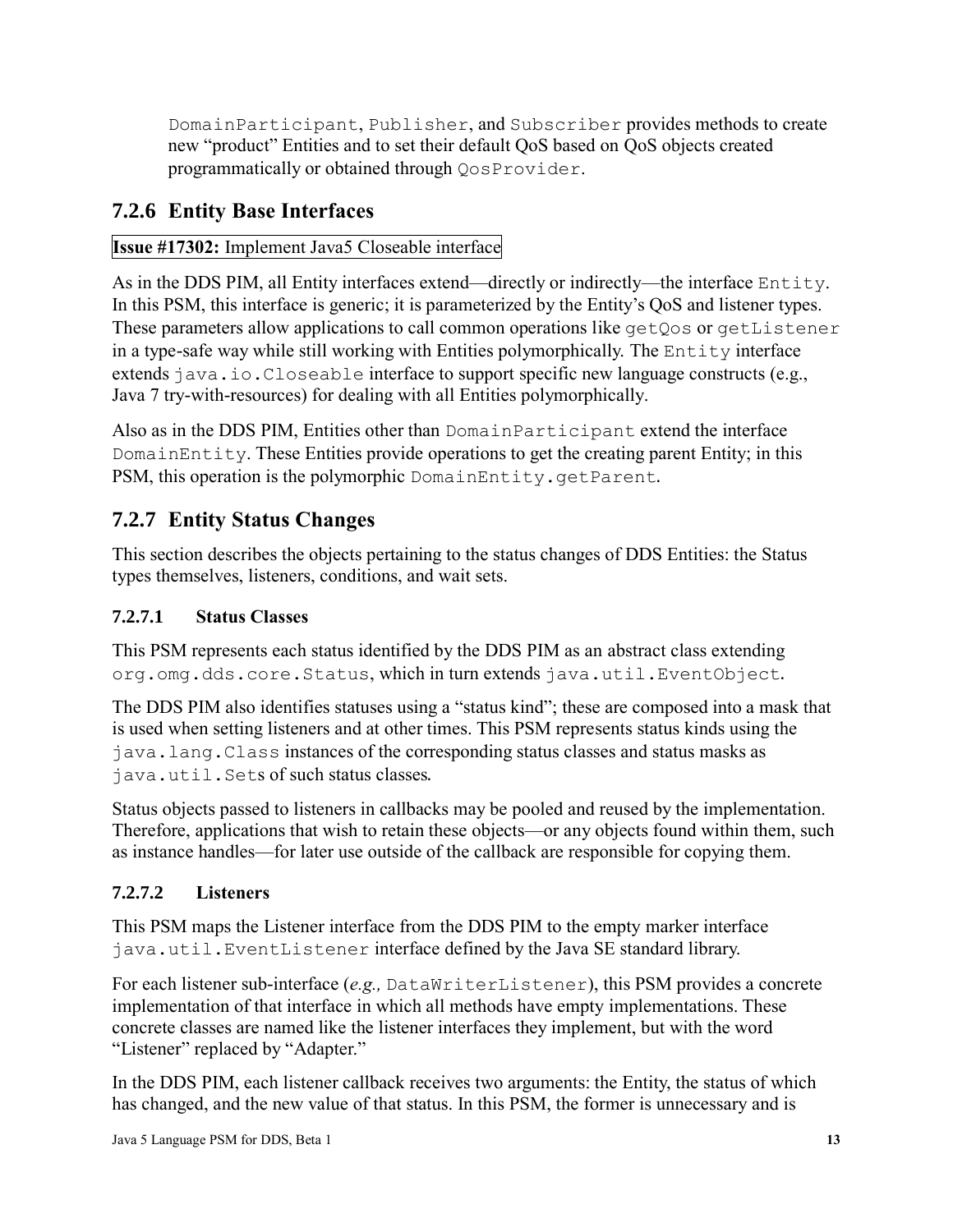omitted: it is available through the read-only Source property of the status object.

**Design Rationale (non-normative)**

The listener + adapter design pattern is consistent with that used in the standard AWT and Swing UI libraries and elsewhere. It allows applications that are only interested in a subset of the callbacks provided by an interface to override only those methods and ignore the others.

This PSM distinguishes between lower-level listener interfaces, the implementations of which are likely to do type-specific things, and higher-level listener interfaces, the implementations of which are likely to do type-agnostic things.

- The former category includes TopicListener, DataReaderListener, and DataWriterListener. These classes are generic; their type parameters match that of the Entities on which they are set. This convention allows applications to read and write data within the context of a callback in a statically type-safe way.
- The latter category includes PublisherListener, SubscriberListener, and DomainParticipantListener. The Topics, DataReaders, and DataWriters passed to these listeners' callbacks are parameterized with the generic wildcard '?'. Because of this difference between these listeners and those in the former category, there are no inheritance relationships between these categories, unlike in the PIM.

#### **7.2.7.3 Conditions**

Conditions extend the base interface  $org.$ omg.dds.core.Condition.

The interface StatusCondition, which extends Condition, is a generic interface with a type parameter that is the type of the Entity to which it belongs. This type parameter allows its getParent method to be both polymorphic and type safe.

#### **7.2.7.4 Wait Sets**

Wait sets extend the base interface org.omg.dds.core.WaitSet.

In the DDS PIM, an application indicates its intention to wait for a condition to be triggered by invoking the operation WaitSet.wait. However, in Java, this operation overloads unintentionally with the inherited method  $\circ$ bject.wait. This inherited method has a different meaning; the overload is inappropriate. Therefore, this PSM maps the DDS PIM wait operation to the more explicit method name waitForConditions.

## **7.3 Domain Module**

This PSM realizes the Domain Module from the DDS specification with the package org.omg.dds.domain. This package contains DomainParticipant, DomainParticipantFactory, and so forth.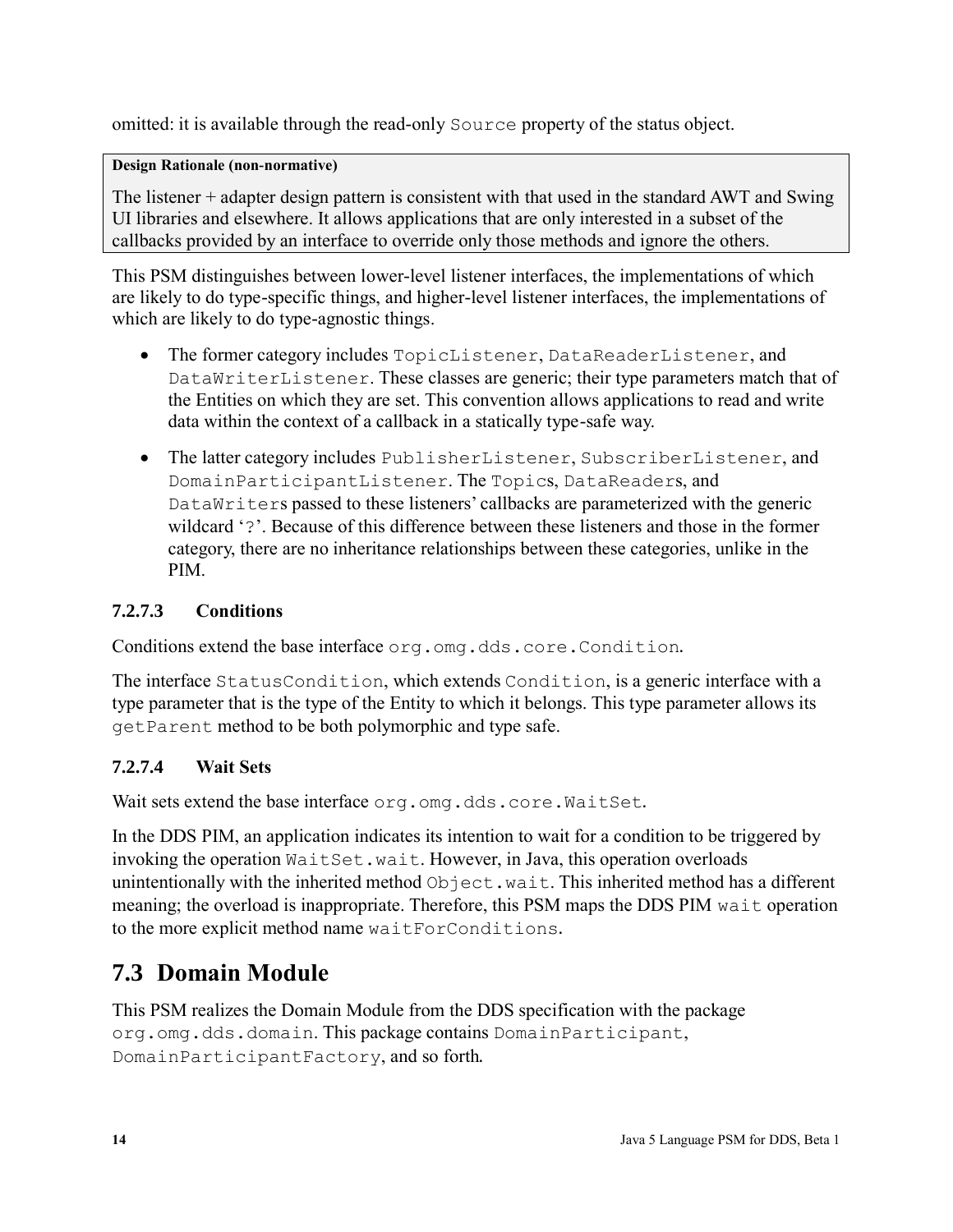### **7.3.1 DomainParticipantFactory Interface**

The DomainParticipantFactory is a per-ServiceEnvironment singleton. An instance of this interface can be obtained by passing that ServiceEnvironment to the factory's getInstance method.

### **7.3.2 DomainParticipant Interface**

This PSM represents the DomainParticipant classifier from the DDS PIM with the interface org.omg.dds.domain.DomainParticipant.

## **7.4 Topic Module**

This PSM realizes the Topic Module from the DDS specification with the packages org.omg.dds.type and org.omg.dds.topic.

### **7.4.1 Type Support**

As in the DDS PIM, each type to be published or subscribed with DDS is represented by a class extending org.omg.dds.type.TypeSupport.Applications obtain instances of these interfaces by calling the static base class operation newTypeSupport, passing this method the Java Class object of the type they wish to support and optionally a name under which that type should be registered. If no such name is provided, the type shall be registered under the fully qualified name of the provided Class.

This PSM modifies slightly the capability for type registration provided by the DDS PIM. In the PIM, types are registered by invoking a TypeSupport.register type operation. Subsequently, applications provide the registered type name to the DomainParticipant.create topic operation in order to refer to the registered type. This PSM instead asks applications to instantiate each TypeSupport object with a name and

then provide that TypeSupport itself to the create topic method.

#### **Design Rationale (non-normative)**

By requiring the application to pass an instance of the generic  $TypeSupport$  interface to the createTopic method, this PSM maintains unbroken static type safety all the way from type registration to data publication or reception. A pattern of type access based on the name strings would require a type cast.

#### **7.4.2 Topic Interface**

#### **Issue #17302:** Implement Java5 Closeable interface

The Topic interface adds only a single operation to the set of those it inherits from its TopicDescription and DomainEntity super-types: an accessor for the inconsistent topic status. Topic—like all TopicDescriptions, and like DataReader and DataWriter is a generic interface with a type parameter that identifies the type of the data with which it is associated. Although Topic provides no type-specific operations, its type parameter preserves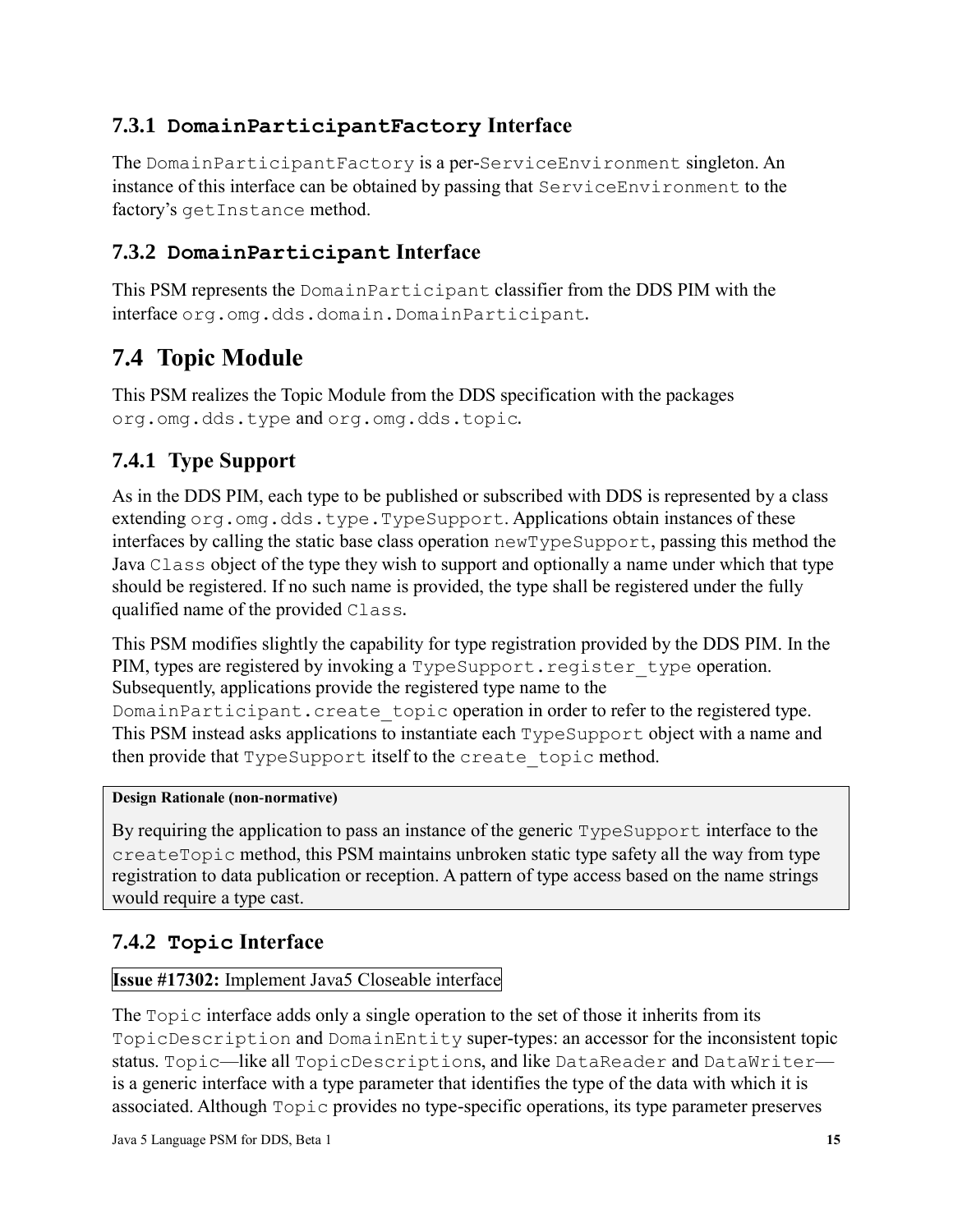type safety from Topic creation (actually all the way from type registration) through data publication and/or subscription. TopicDescription interface extends java.io.Closeable to support specific new language constructs (e.g., Java try-withresources) for dealing with this interface.

### **7.4.3 ContentFilteredTopic and MultiTopic Interfaces**

ContentFilteredTopic and MultiTopic are generic interfaces with type parameters that identify the types of the data with which they are associated.

Note that the type parameter of a ContentFilteredTopic does not need to match that of its related Topic exactly; it can be any supertype. So for example, if the user-defined type Bar extends the user-defined type Foo, a ContentFilteredTopic<Foo> can wrap a Topic<Bar>.

### **7.4.4 Discovery Interfaces**

The data types pertaining to the DDS built-in discovery topics are contained in the package org.omg.dds.topic as well. These types provide only accessors for their state, not mutators, to reflect the read-only (from an application's point of view) nature of discovery.

## **7.5 Publication Module**

This PSM realizes the Publication Module from the DDS specification with the package org.omg.dds.pub.

#### **Design Rationale (non-normative)**

The term "pub" has been preferred to the longer "publication" for the sake of brevity (such as when using fully qualified names) and for consistency with the C++ PSM for DDS, which uses the term "pub" as well.

### **7.5.1 Publisher Interface**

Publishers are represented by instances of the org.omg.dds.pub.Publisher interface.

In addition to the methods defined for this interface by [DDS], it additionally provides a lookupDataWriter overload that acts on the basis of a Topic object rather than solely on the topic's name. This overload is provided for the sake of additional static type safety.

### **7.5.2 DataWriter Interface**

DataWriters are represented by instances of the org.omg.dds.pub.DataWriter interface. This is a generic interface, parameterized by the type of the data samples to be written by a given writer. The DDS PIM distinguishes between a type-specific DataWriter (FooDataWriter) and one whose type is not statically known (DataWriter itself); these are related by an inheritance relationship. This PSM makes no such distinction: Java's generic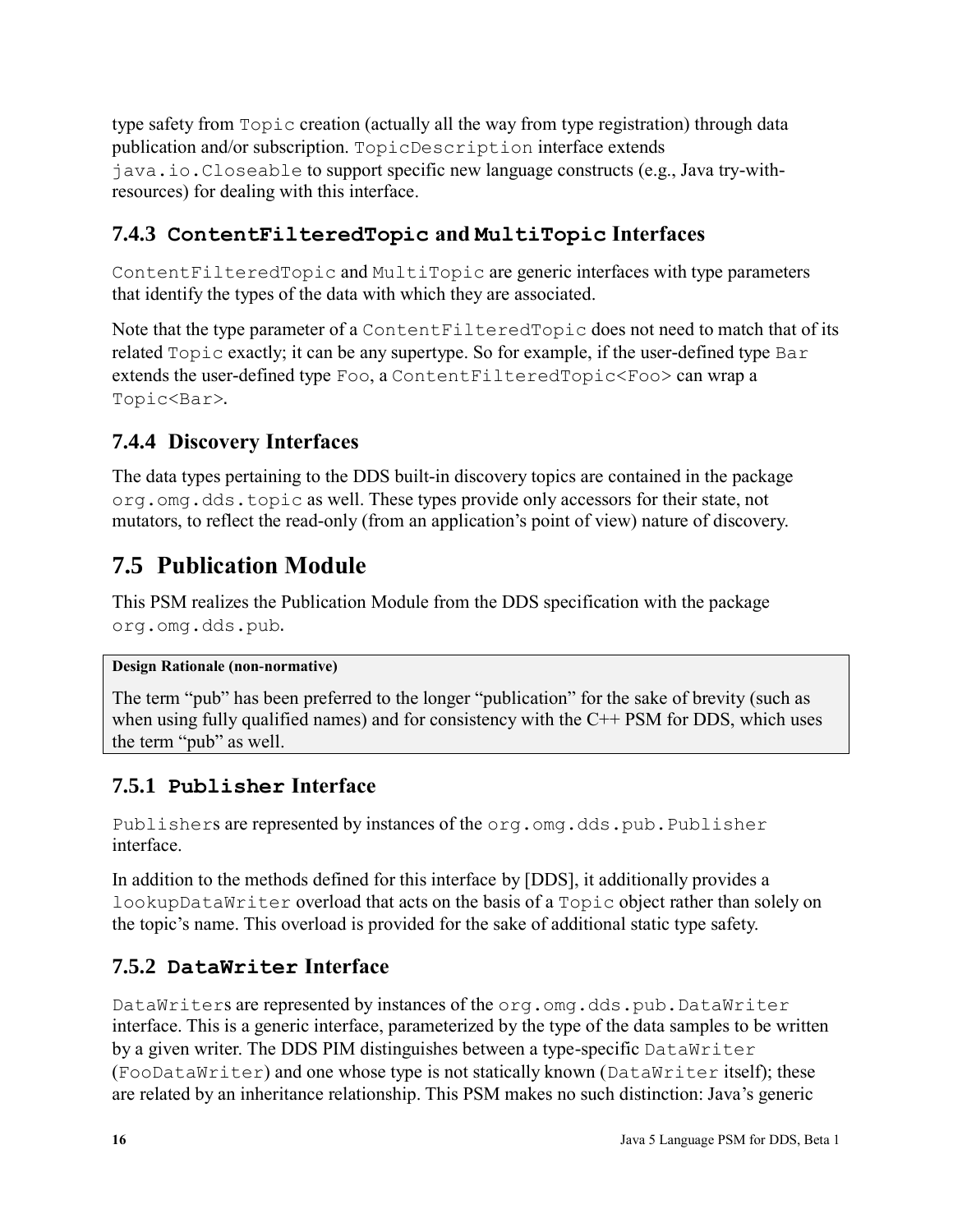wildcard syntax (DataWriter<?>) makes it possible to express all type-specific DataWriter operations on the DataWriter interface itself; there is no FooDataWriter.

For most type-specific operations, the DDS PIM provides variants that accept an explicit timestamp (to allow applications to manage the passage of time themselves) and variants that do not (indicating that the Service implementation should provide this); these two sets of operations use different naming conventions. In addition, the PIM includes an instance handle parameter in the signatures of these operations, despite the fact that not all types are keyed and therefore have any use for instance handles. These design choices reflect the existence of the IDL PSM: IDL does not support method overloading. Java does; therefore, the provision of timestamps and/or instance handles is optional and is handled by means of method overloads. For example, the write method provides the following overloads: one accepting a data sample only, another accepting a sample and an instance handle, and another accepting both of these as well as a timestamp. Users of DataWriters of unkeyed types may choose to call the overloads that accept instance handle arguments; if they do, the handle argument must be a nil handle (as explained in the DDS PIM).

## **7.6 Subscription Module**

This PSM realizes the Subscription Module from the DDS specification with the package org.omg.dds.sub.

#### **Design Rationale (non-normative)**

The term "sub" has been preferred to the longer "subscription" for the sake of brevity (such as when using fully qualified names) and for consistency with the C++ PSM for DDS, which uses the term "sub" as well.

### **7.6.1 Subscriber Interface**

Subscribers are represented by instances of the org.omg.dds.sub.Subscriber interface.

In addition to the methods defined for this interface by [DDS], it additionally provides a lookupDataReader overload that acts on the basis of a TopicDescription object rather than solely on the topic description's name. This overload is provided for the sake of additional static type safety.

### **7.6.2 Sample Interface**

This PSM follows the guidance of the DDS PIM rather than of the IDL PSM: it represents data samples as single objects that incorporate both data and metadata. Each sample is represented by an instance of the org.omg.dds.sub.Sample interface. It provides its data via a getData method; if there is no valid data (corresponding to a false value for

SampleInfo.valid data in the IDL PSM), this operation returns null. It provides its metadata (corresponding to the other SampleInfo properties in the IDL PSM) as read-only Java-Bean-style properties.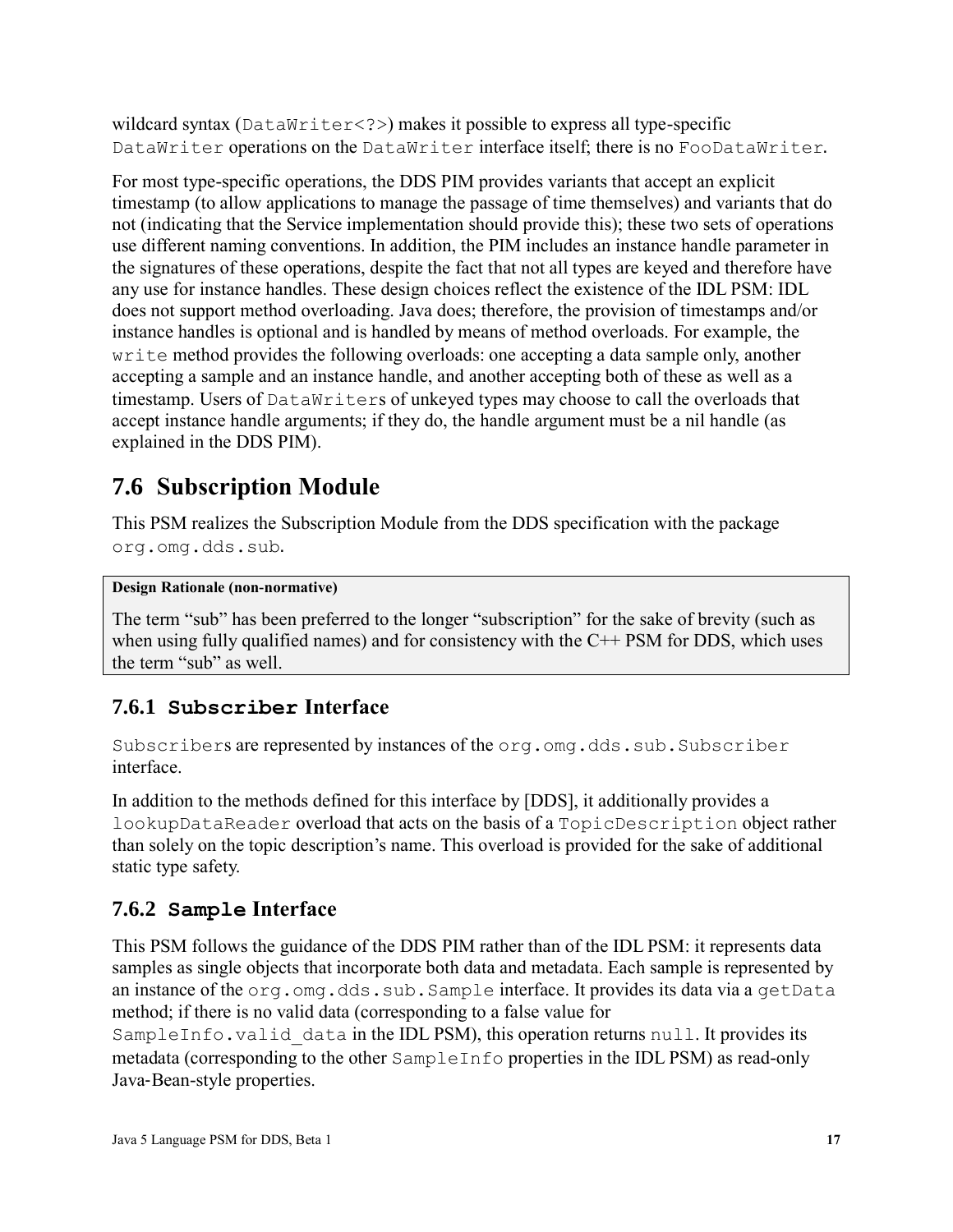The Sample interface also defines a nested interface: Sample. Iterator, an iterator that extends java.util.ListIterator. An iterator of this type provides read-only access to an ordered series of samples of a single type; such iterators are used by the DataReader read and take methods (see [below\)](#page-27-0).

### <span id="page-27-0"></span>**7.6.3 DataReader Interface**

DataReaders are represented by instances of the org.omg.dds.sub.DataReader interface. This is a generic interface, parameterized by the type of the data samples to be read by a given reader. The DDS PIM distinguishes between a type-specific DataReader (FooDataReader) and one whose type is not statically known (DataReader itself); these are related by an inheritance relationship. This PSM makes no such distinction: Java's generic wildcard syntax ( $\text{Database}$  $\leq$ ) makes it possible to express all type-specific DataReader operations on the DataReader interface itself; there is no FooDataReader.

The DataReader interface provides a number of read and take method overloads. In addition to the distinction between read vs. take semantics (as defined in the DDS PIM), these operations come in two "flavors": one that loans samples from a Service pool and returns a Sample.Iterator and another that deeply copies into an application-provided java.util.List.

**Issue #17415:** Implement java.io.Closeable in Sample.Iterator

- Applications that read or take loans must eventually return those loans; this PSM maps the return\_loan operation from the DDS PIM to an operation returnLoan on the Sample.Iterator. Moreover, the iterator implements the Java.io.Closeable interface so that try-with-resources construct can be used in Java 7,
- Applications that read or take copies may provide to the Service destination Lists with any number of Samples already in them (including empty Lists). Regardless of the number of Samples already in the list when the method is called, when it returns, the List shall contain the number of Samples requested by the application (or fewer, if fewer were available). The Service implementation may—for example, in order to avoid object allocations—elect to overwrite the contents of any Samples that are passed into it by invocations of these methods.

The read and take operations defined by the DDS PIM do not take advantage of overloading, because they were designed with the IDL PSM in mind, and IDL does not support overloading. Java does; therefore, this PSM both simplifies the operations' signatures as well as captures commonalities among them as follows:

#### **Issue #17065:** Class for Query Expression

• Instead of overloading several operation variants that accept large numbers of infrequently used parameters, a DataReader.Selector is provided to encapsulate various selection criteria (for example, sets of sample, instance, and view states). DataReader.select method returns a Selector object, which encapsulates the *default* selection criteria. For portability, the default state of the Selector object is defined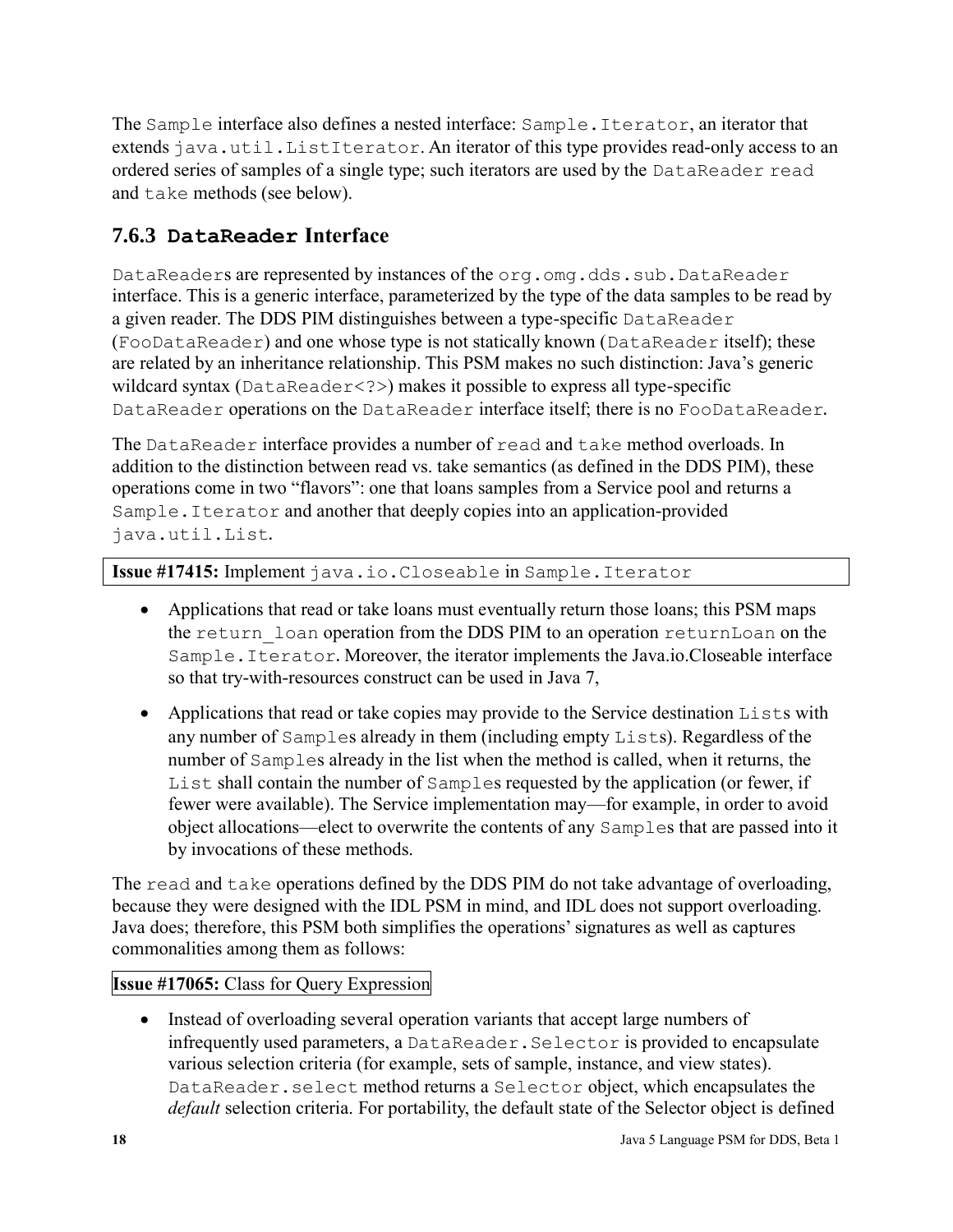as instanceHandle=null, nextInstance=false, dataState=any, queryExpression=null, and maxSamples=unlimited. Selector provides fluent interface to modify the default selection parameters. For convenience, Selector provides read and take methods.

## **7.7 Extensible and Dynamic Topic Types Module**

This section of this specification addresses those additions to DDS introduced by the *Extensible and Dynamic Topic Types for DDS* specification [DDS-XTypes]. The additions fall into the following categories:

- **Types pertaining to TypeObject Type Representations** are defined in the package org.omg.dds.type.typeobject.
- **Types pertaining to the Dynamic Language Binding** are defined in the package org.omg.dds.type.dynamic.
- **The TypeKind enumeration**, which pertains to both of the above, is defined in the package org.omg.dds.type.
- **The built-in types** are defined in the package org.omg.dds.type.builtin.
- **Extensions by [DDS-XTypes] to types defined by [DDS]** (such as the built-in topic data types) are contained within those types.

### **7.7.1 Dynamic Language Binding**

The Dynamic Language Binding, as defined by [DDS-XTypes], consists of DynamicType, DynamicTypeMember, DynamicData, their respective factories, and several "descriptor" value types.

### **7.7.1.1 DynamicTypeFactory Interface**

This abstract factory is a per-ServiceEnvironment singleton. The static delete\_instance operations defined in [DDS-XTypes] have been omitted in this PSM; the Service shall manage the life cycles of the factory.

#### **7.7.1.2 DynamicTypeSupport Interface**

The interface DynamicTypeSupport defined by [DDS-XTypes] does not provide any capability beyond what the generic TypeSupport interface provided by this PSM already provides. Therefore, it has been omitted from this PSM.

#### **7.7.1.3 DynamicType and DynamicTypeMember Interfaces**

These interfaces are expressed in this PSM according to the mapping rules expressed elsewhere in this document. In addition, the following changes to this mapping have been made:

Operations that provide their result as an in-out value in their first parameter and return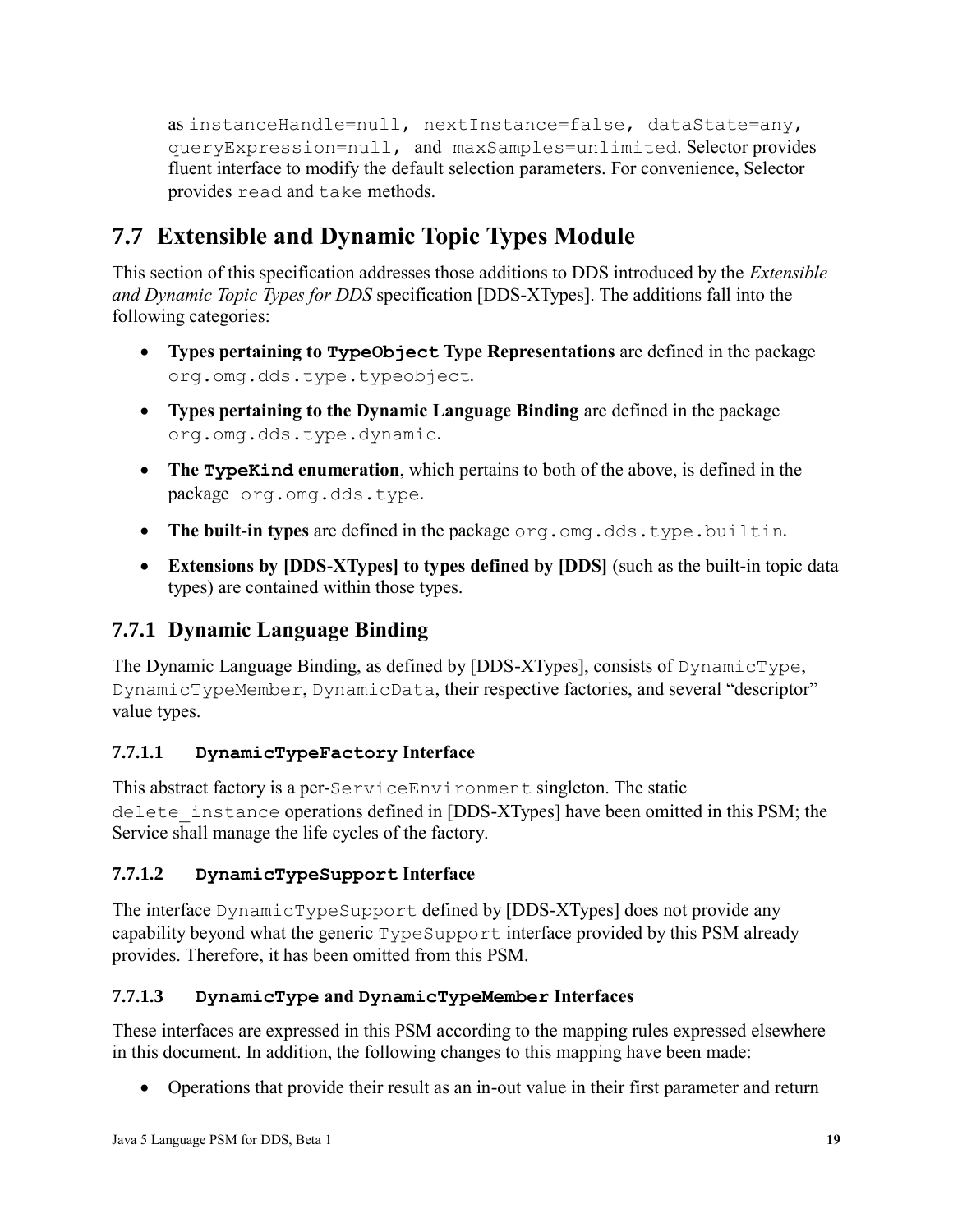DDS:: ReturnCode thave been changed such that they instead return their results directly. (This change, made for the convenience of the caller, is possible because DDS:: ReturnCode t is mapped to a set of exceptions in this PSM.)

- The equals and clone operations on these types have been mapped to overrides of the Java-standard Object.equals and Object.clone, respectively.
- DynamicTypeMember is a reference type, and instances of it are obtained from DynamicType.addMember. This change avoids the need to provide an additional factory method for DynamicTypeMember instances.
- On each type, the operations get annotation count and get annotation (by index) have been unified into a single getAnnotations method that returns a list of annotations. The lists returned from these methods shall not be modifiable.

In addition to the methods specified by [DDS-XTypes], DynamicTypeFactory provides one additional factory method: createType(Class<?>). This method shall inspect the given type reflectively in accordance with the Java Type Representation (section [8 below\)](#page-30-0) and instantiate an equivalent DynamicType object.

#### **7.7.1.4 DynamicData Interface**

This interface is expressed in this PSM according to the mapping rules expressed elsewhere in this document. In addition, the following changes to this mapping have been made:

- Operations that provide their result as an in-out value in their first parameter and return DDS:: ReturnCode t have been changed such that they instead return their results directly. (This change, made for the convenience of the caller, is possible because DDS:: ReturnCode t is mapped to a set of exceptions in this PSM.)
- The equals and clone operations on these types have been mapped to overrides of the Java-standard Object.equals and Object.clone, respectively.
- Methods dealing with unsigned integer types have been omitted. Applications may access unsigned data using the signed type of the same size (*e.g.,* UInt32 becomes Int32), which preserves bitwise representation but not logical value, or by using the signed type one size up (*e.g.,* UInt32 becomes Int64), which preserves logical value but not representation (and may therefore require additional range checking by the implementation). In the case of UInt64, the "type one size up" is java.math.BigInteger.
- The 128-bit  $F$ loat128 type has been represented using java.math.BigDecimal.

#### **7.7.1.5 Descriptor Interfaces**

#### **Issue #16529:** Modifiable Types should be removed and replaced by values (e.g. immutable types)

This specification defines three descriptor interfaces. The instances of descriptor interfaces are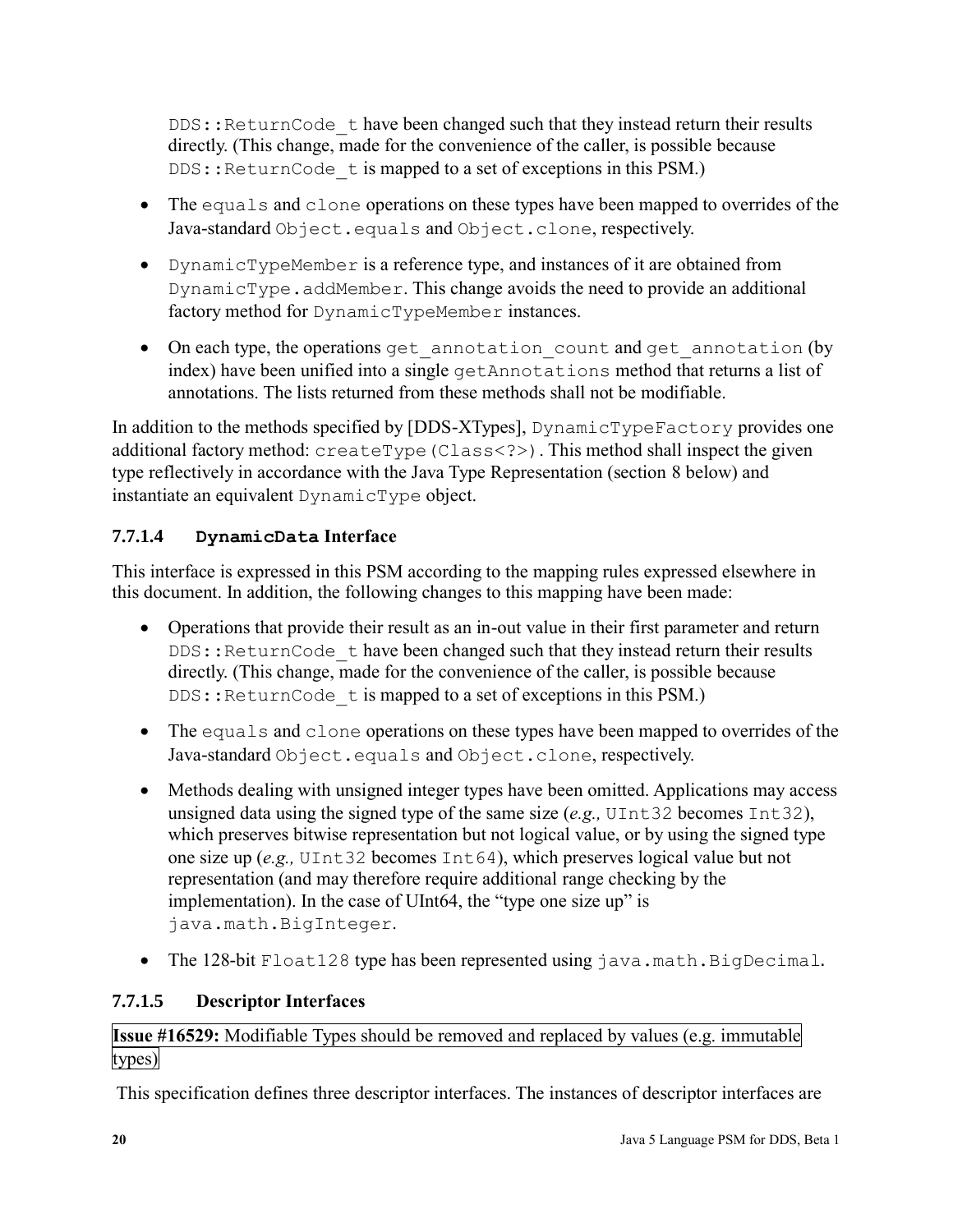immutable and therefore, provide methods to create new descriptor objects from the existing ones.

- AnnotationDescriptor
- MemberDescriptor
- TypeDescriptor

### **7.7.2 Built-in Types**

[DDS-XTypes] specifies four built-in types: DDS::String, DDS::Bytes, DDS::KeyedString, and DDS::KeyedBytes.

- DDS::String is mapped to java.lang.String.
- DDS::Bytes is mapped to byte [].
- DDS::KeyedString and DDS::KeyedBytes are mapped to modifiable value type interfaces.

The generic DataReader and DataWriter interfaces are applicable to the built-in types. Subscriber and Publisher provide generic createDataReader and createDataWriter methods to create datareader and datawriter for the built-in types, respectively.

## **7.7.3 Representing Types with TypeObject**

The types in this package are expressed as modifiable value types according to the mapping rules expressed elsewhere in this document. In addition, the following changes to this mapping have been made:

- Top-level constants are moved into related interfaces, for example: Member.MEMBER\_ID\_INVALID.
- Enumerations of member ID values are nested final classes within the interfaces for which they provide the member's IDs. These classes have constant integer fields, for example: MapType.MemberId.BOUND\_MAPTYPE\_MEMBER\_ID.

## <span id="page-30-0"></span>**8 Java Type Representation and Language Binding**

The Java Type Representation defined in this section provides a means for Java developers to publish and subscribe to DDS topics typed by plain Java objects without resorting to code generation or the reflective style of the Dynamic Language Binding.

By its very nature as an expression of the Java programming language, this Type Representation implicitly and simultaneously defines a Language Binding for DDS types. That is, a Java type necessarily defines a Java API to itself as part of its definition. Therefore, this Type Representation is intended for the run-time use of implementations of this PSM. While this specification does not preclude Service implementations from using this Type Representation for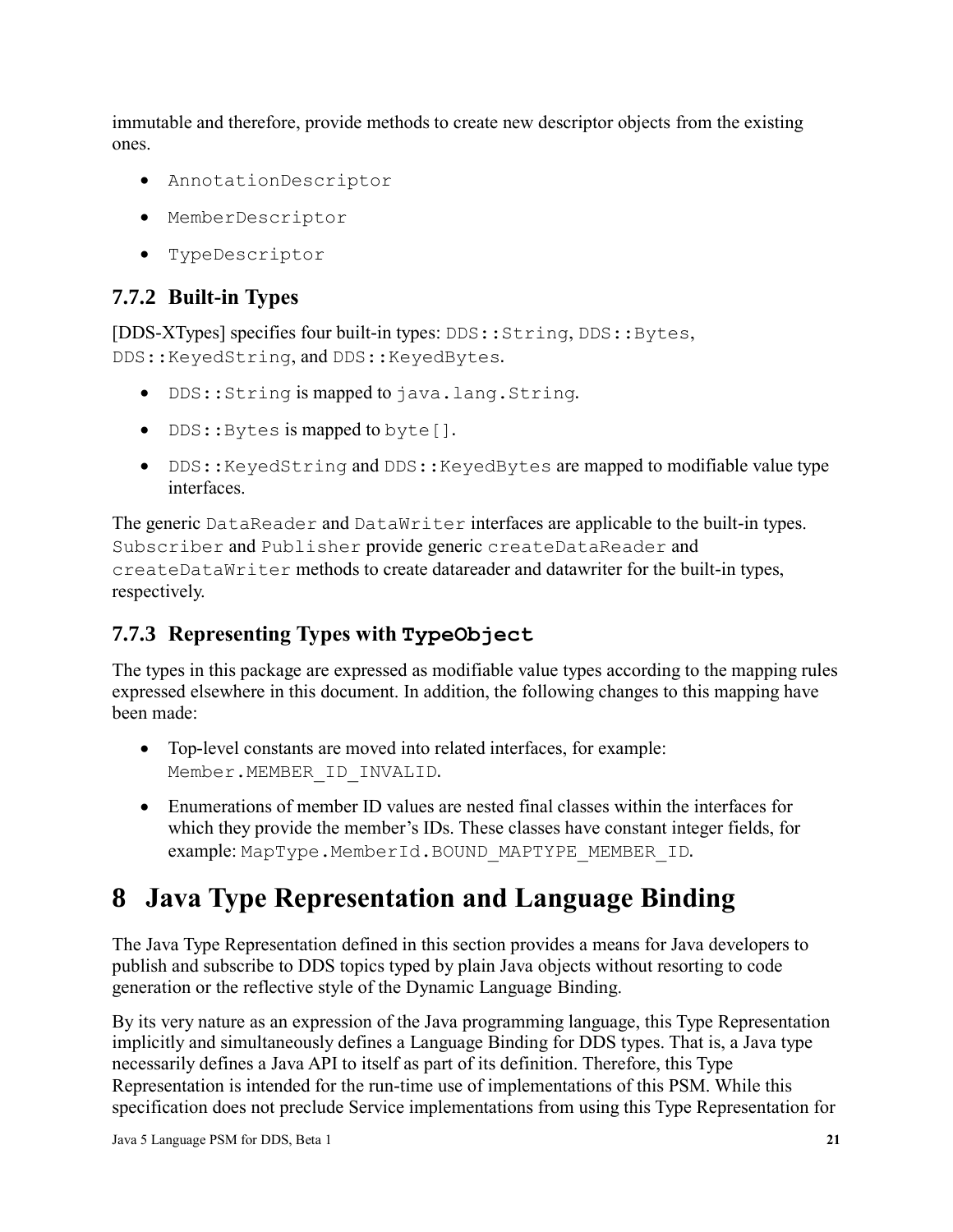other purposes—for example, generating a Plain Language Binding in C for a DDS type represented in Java—such uses are non-normative and unspecified.

The Java platform provides a mechanism by which Java type definitions can be used to define how objects can be serialized for transmission over a network: the java.io.Serializable interface and its related types. Since the transmission of data from Java programs over DDS is a related problem, this specification builds on that mechanism. Any Java type that implements Serializable (directly or indirectly) shall be available for publishing and/or subscribing over DDS as defined below. *Note* that the DDS serialization of a type will not generally be the same as the JRE serialization of the same type, even if the type designer's specification of which data to serialize can be shared between these two mechanisms.

## **8.1 Default Mappings**

The following table defines the default mappings from Java type system definitions to DDS type system ones.

| <b>Java Type</b>            | <b>DDS</b> Type        |
|-----------------------------|------------------------|
| int, java.lang.Integer      | Int32                  |
| short, java.lang.Short      | Int16                  |
| long, java.lang.Long        | Int64                  |
| float, java.lang.Float      | Float32                |
| double, java.lang.Double    | Float64                |
| char, java.lang. Character  | Char8                  |
| byte, java.lang. Byte       | Byte                   |
| boolean, java.lang.Boolean  | Boolean                |
| java.lang.String            | string <char8></char8> |
| java.util.Map               | map                    |
| java.lang.Collection, array | sequence               |
| java.lang.Object            | Structure              |

<span id="page-31-0"></span>**Table 3 — Default type mappings**

A type designer may modify these defaults on a type-by-type and/or field-by-field basis by applying the annotation org.omg.dds.type.SerializeAs:

```
public @interface SerializeAs {
  public TypeKind value();
  …
}
```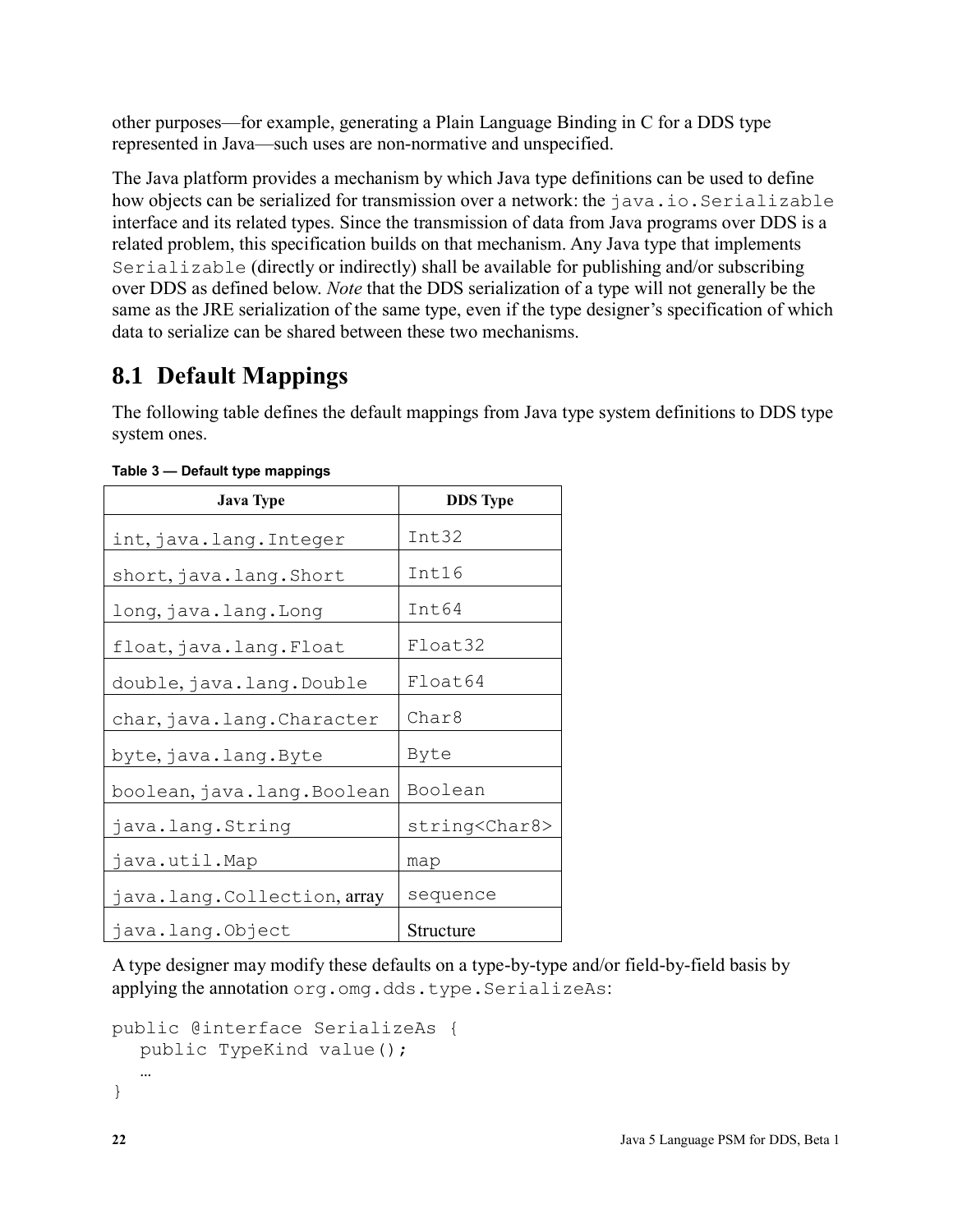## **8.2 Metadata**

The type system metadata represented with built-in annotations in the IDL Type Representation (such as @Key, @ID) shall be represented by equivalent Java annotations unless otherwise noted. These annotations are in the package org.omg.dds.type.

The annotations in this package logically govern the behavior of concrete classes, not of polymorphic interfaces. As such, they may be applied to classes or to their fields, as appropriate. Interface designers wishing to document the DDS serialization of a type may additionally apply them to interfaces or to property accessor and/or mutator methods; however, they have no specified behavior in such cases.

## **8.3 Primitive Types**

By default, Java primitive types are mapped to DDS primitive types as defined in [Table 3](#page-31-0) [above.](#page-31-0) The @SerializeAs annotation may be used to modify these mappings as follows.

| <b>DDS</b> Type | <b>Permitted Java Primitive Types</b>               |
|-----------------|-----------------------------------------------------|
| Int32           | int, java.lang.Integer                              |
| UInt32          | int, long, java.lang. Integer, java.lang. Long      |
| Int16           | short, java.lang. Short                             |
| UInt16          | short, int, java.lang. Short, java.lang. Integer    |
| Int64           | long, java.lang.Long                                |
| UInt64          | long, java.lang.Long, java.math.BigInteger          |
| Float32         | float, java.lang. Float                             |
| Float64         | double, java.lang.Double                            |
| Float128        | double, java.lang.Double, java.math.BigDecimal      |
| Byte            | byte, java.lang.Byte                                |
| Boolean         | boolean, java.lang.Boolean                          |
| Char8           | char, java.lang. Character                          |
| Char32          | char, int, java.lang. Character, java.lang. Integer |

**Table 4 — Customized primitive type mappings**

The DDS Type System ([DDS-XTypes]) defines unsigned integer types; the Java type system does not. As a result, this Type Representation must map unsigned values to "equivalent" signed types. Type designers have two choices, reflected in the table above:

 **Preserve representation**: Map the DDS unsigned type to a Java signed type of the same size. Designers can be confident that every value in the range of the DDS type has an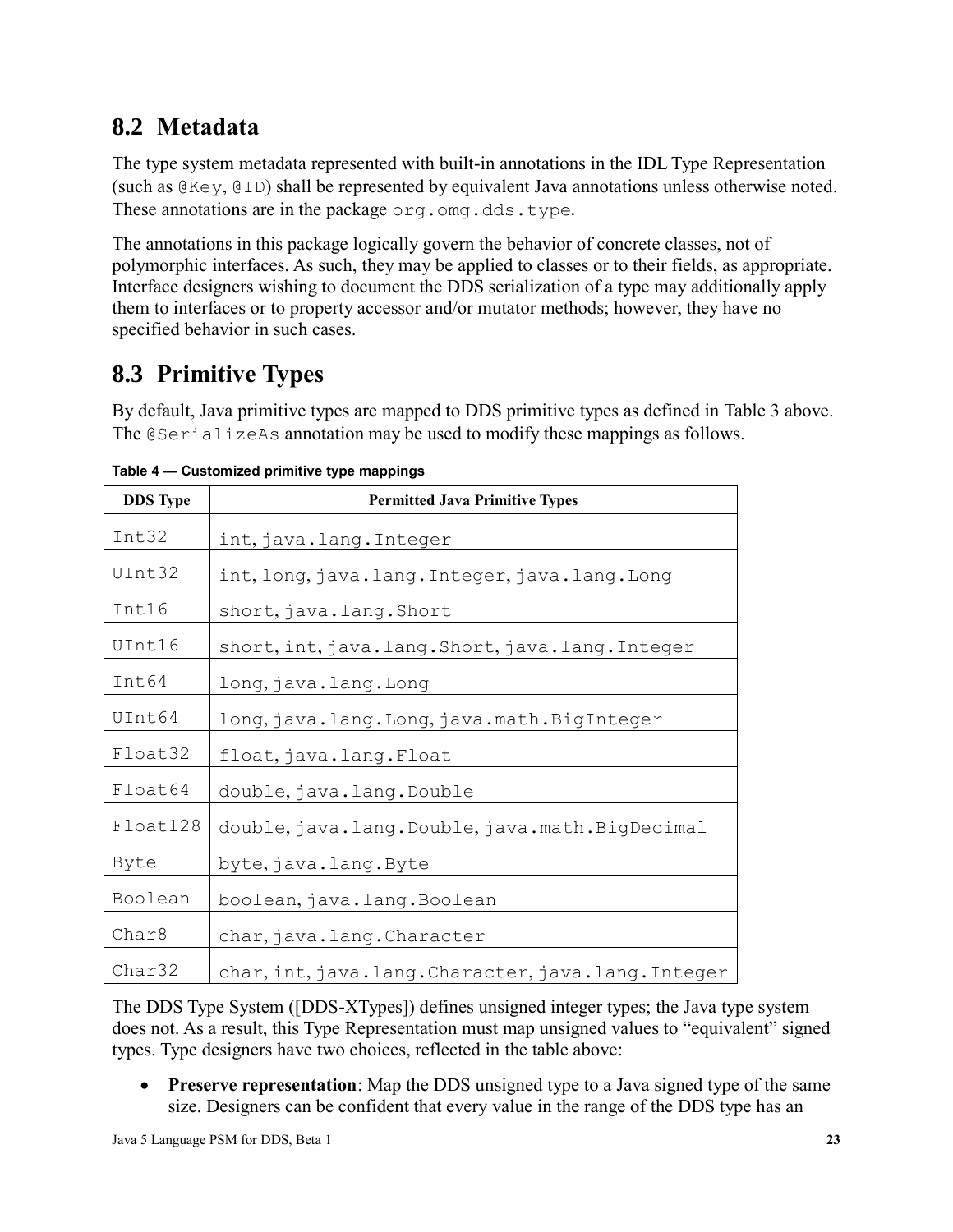equivalent value in the range of the Java type. However, logical values will not be preserved in all cases: for example, large unsigned (positive) values will appear as negative values to Java applications.

 **Preserve logical value**: Map the DDS unsigned type to the next-larger Java signed type such that all values in the range of the DDS type can be reflected faithfully in the range of the Java type. However, applications must be prepared to deal with failures that may occur when data values that are logically unsigned mistakenly take a negative value that cannot be faithfully represented on the DDS network.

## **8.4 Collections**

[DDS-XTypes] recognizes three categories of collections: strings (variable-length lists of narrow or wide characters), sequences (variable-length lists of any single element type), and maps (homogeneously typed key-value mappings).

## **8.4.1 Strings**

DDS strings, whether of narrow or wide characters, are represented by Java String objects.

- If a string is to be of narrow characters (the default), each Java character shall be truncated to its least-significant byte.
- If a string is to be of wide characters (in which case it must be so marked with @SerializeAs), each Java code point shall become a single DDS wide character.

## **8.4.2 Maps**

Any object whose class implements the interface java.util.Map shall be considered a DDS map unless marked otherwise with @SerializeAs.

### **8.4.3 Sequences and Arrays**

Any object whose class implements the interface java.util.Collection shall be considered DDS sequences unless marked otherwise with @SerializeAs. If the class implements java.util.List, the order of the elements in the sequence shall corresponds exactly to the order of the elements in the list. Otherwise, the order of the elements in the sequence shall correspond to that returned by the collection's iterator.

Objects of array types shall be considered DDS sequences unless marked otherwise with @SerializeAs.

Any Java collection or array may be designated as a DDS array with @SerializeAs.

#### **Design Rationale (non-normative)**

Objects of array types must receive special care, because a Java array—like any Java object—is stored by reference only. Therefore, although a given array object itself is not of variable length, the reference to it may be reassigned to point to an array of a different length. Even if the reference does not change, the length of the array pointed to cannot in general be discovered by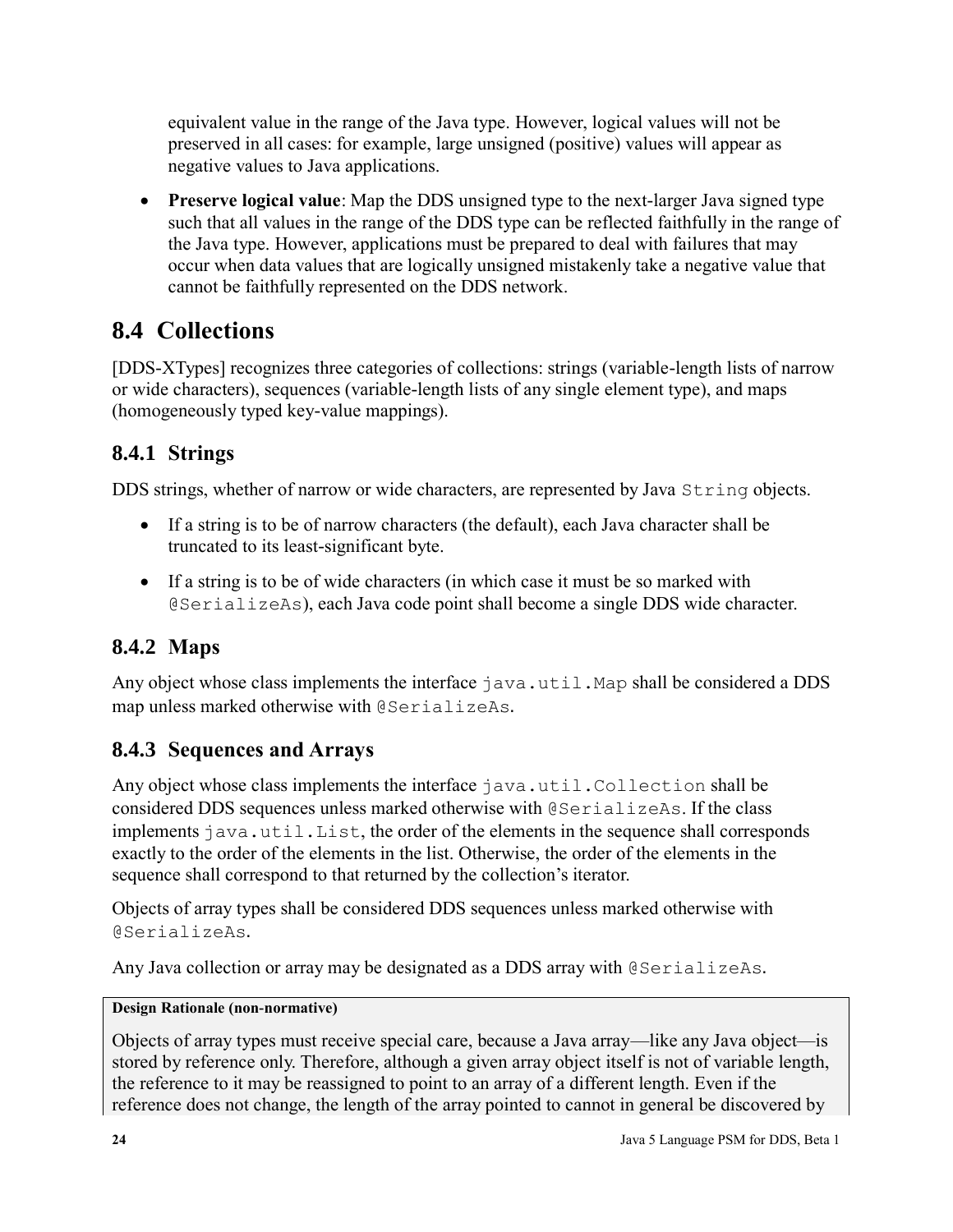## **8.5 Aggregated Types**

[DDS-XTypes] recognizes two kinds of aggregated types: structures and unions.

Any DDS type that is not a nested type (in the sense of that word defined by [DDS-XTypes], as indicated in this Type Representation by the annotation @Nested) must define a no-argument constructor for use by the Service implementation. Service implementations shall have the capability to invoke this constructor reflectively, even if it is not public.

The fields in the DDS structured type shall correspond to those of the Java class. Their order shall be that returned by the method

java.lang.reflect.Class.getDeclaredFields. Static and/or transient fields shall be omitted. Service implementations shall have the capability to get and set the values of fields reflectively regardless of their declared access level (e.g., public, protected, private).

Service implementations need not address the following cases:

- A Java Security Manager (java.lang.SecurityManager) prevents privileged access to a non-public field or constructor.
- A field that is neither static nor transient is declared final, preventing its value from being modified.
- Object references form a cycle. (Cycles are not permitted by the DDS Type System.)

#### **8.5.1 Structures**

Every Java class that is not a collection or map shall be considered a structure by default.

#### **8.5.1.1 Inheritance**

Java class extension shall map to structure inheritance in the DDS Type System [DDS-XTypes], subject to the restrictions documented by the java.io.Serializable interface, such as those pertaining to non-Serializable base types.

#### **8.5.1.2 Extensibility**

The extensibility kind shall be determined in the following manner:

- FINAL: If the class extends java.lang.Object directly and is final, or if explicitly indicated.
- EXTENSIBLE: In all other cases, by default, or if explicitly indicated.
- MUTABLE: Only if explicitly indicated.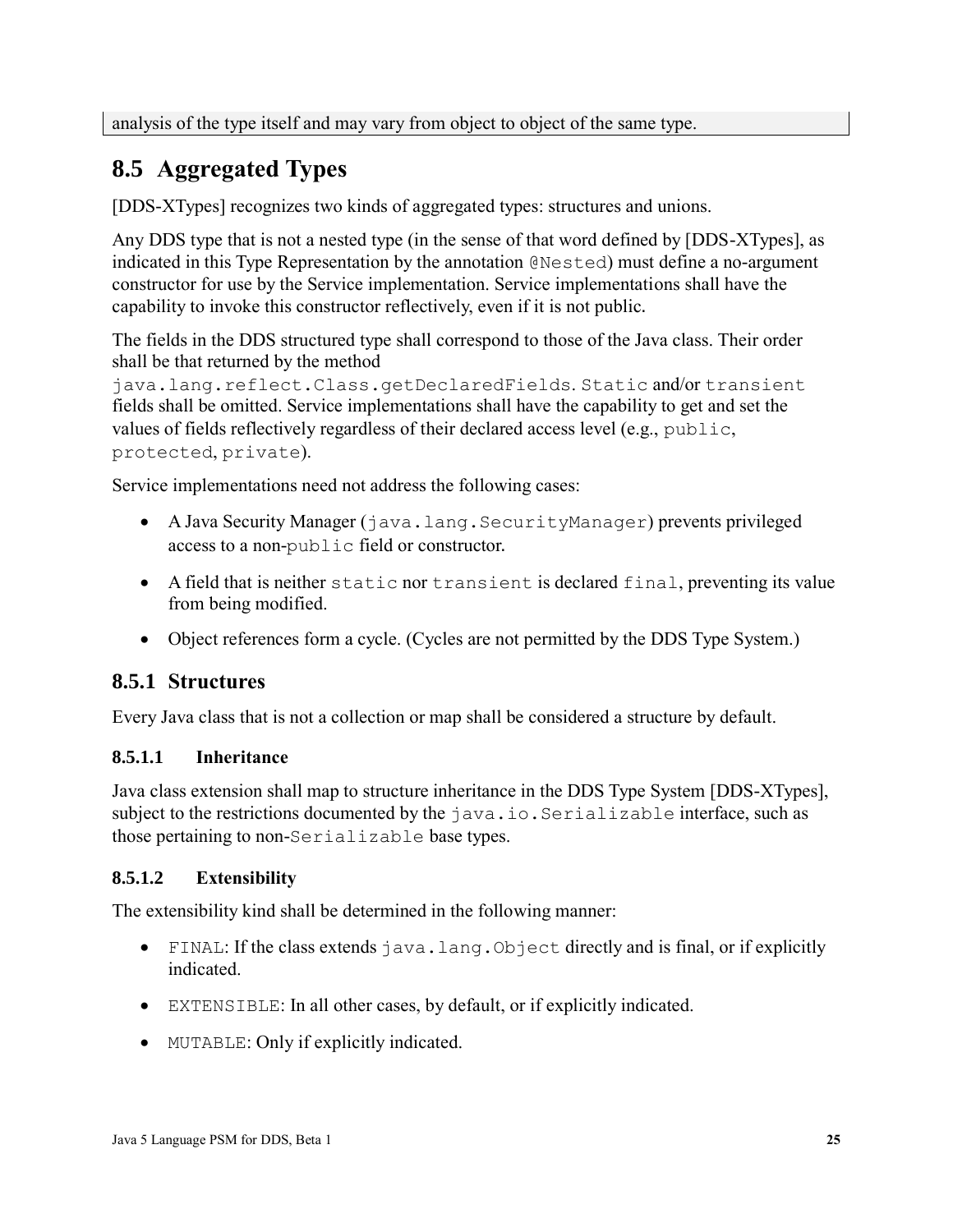### **8.5.2 Unions**

Any class may be annotated as a union with @SerializeAs.

- Such a class must annotate exactly one field to be the discriminator with @UnionDiscriminator.
- All other fields that are not transient or static must be annotated with @UnionMember, which shall identify the discriminator value associated with that field.

## **8.6 Enumerations and Bit Sets**

By default, any Java enumeration class will be considered to be a DDS enumeration.

As in IDL, a type that is syntactically an enumeration may be annotated as a bit set type. In this case, objects of these types must also be annotated in order to be serialized correctly. A type member of type java.util.EnumSet or java.util.BitSet will be serialized as a bit set if marked with @BitSet.

## **8.7 Modules**

Each segment of a Java type's package name shall correspond to a module in the DDS Type System [DDS-XTypes]. For example, a class com.acme.project.TheClass would be in the nested modules com::acme::project.

## **8.8 Annotations**

This Type Representation ignores Java annotation types by default. Java annotations that are intended to be represented explicitly within the DDS Type System must be so annotated with @SerializeAs.

## **9 Improved Plain Language Binding for Java**

## **9.1 TypeMapping**

**Issue #17303:** Update specification for final DDS-XTypes

The type system for DDS topic types is defined by the Extensible and Dynamic Topic Types for DDS specification [DDS-XTypes].

This section defines the set of rules to be used in order to map abstract DDS topic types into Java types that can be used by application programmers. Those aspects of the DDS Type System that are not addressed below are as specified in the Plain Language Binding as defined by [DDS-XTypes] (which in turn is defined in terms of an IDL-to-Java mapping [Java-MAP]).

**Issue #15968:** formal description of how topic types are mapped to Java classes needed

## **9.1.1 Mapping Aggregation Types**

DDS aggregation types shall be mapped to a final Java class. Contained attributes shall be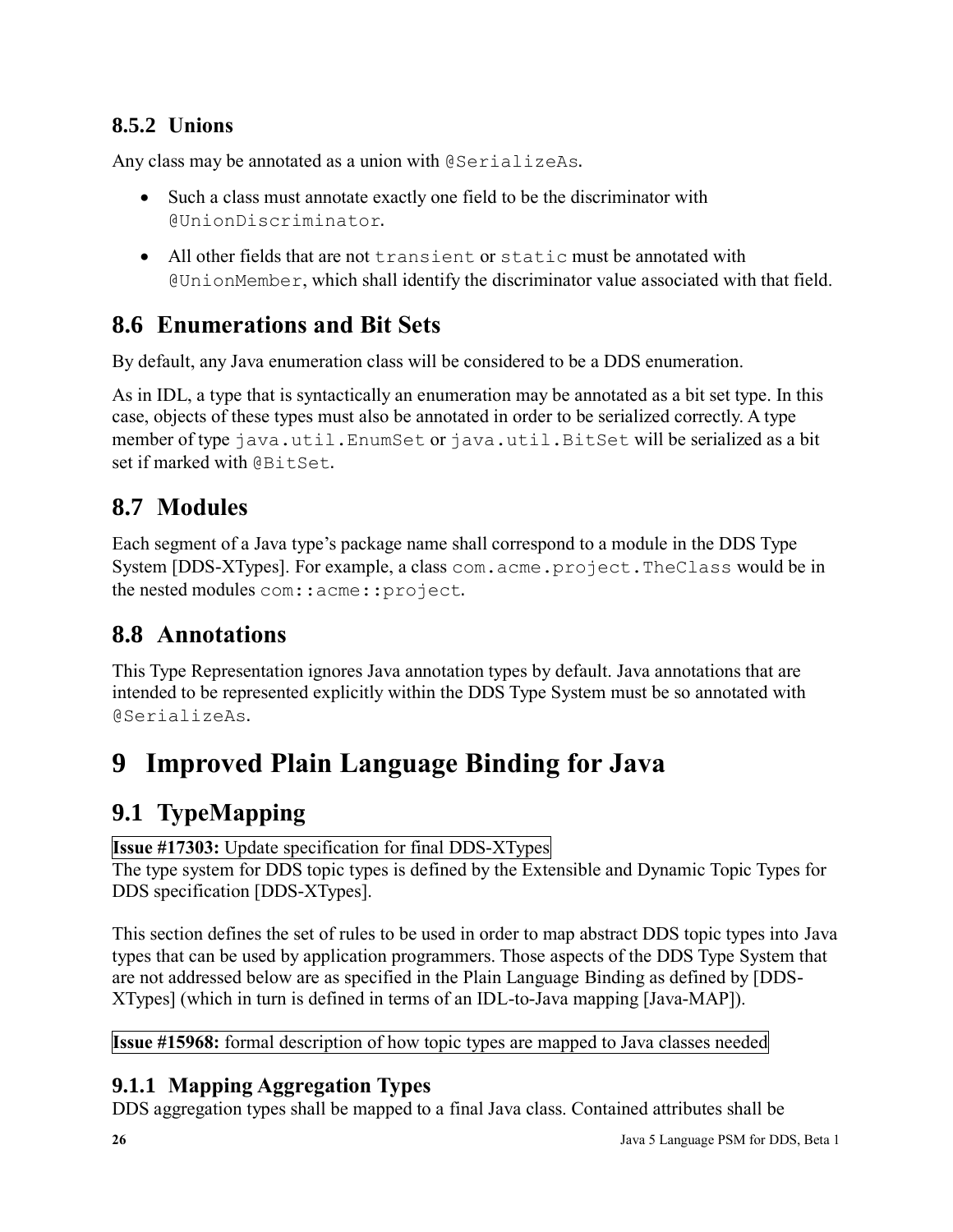encapsulated. Java Bean style accessors shall be provided. Special mapping rules for boolean properties are allowed. The representation of internal state shall be private.

### **9.1.2 Mapping Sequences and Arrays**

Unbounded DDS sequences are mapped to Collection  $\leq E$  interface. The state is encapsulated and getters/setters are provided through bean style property accessors. Bounded sequences and arrays are mapped to Java arrays.

#### **IDL Java Representation** struct Point { long x, y; long z; //@optional }; typedef sequence<octet> plot t; struct RadarTrack { string id; string name; //@optional Point center; Point vicinity[8]; plot t plot; //@shared }; public final class Point { Point(); Point(int x, int y, java.lang.Integer z); int getX(); void setX(int32 v); int32 getY(); void setY(int32 v); java.lang.Integer getZ(); void setZ(java.lang.Integer v); }; public class final RadarTrack { RadarTrack(); RadarTrack(String id, String name, Point center,

## **9.2 Example (non-normative)**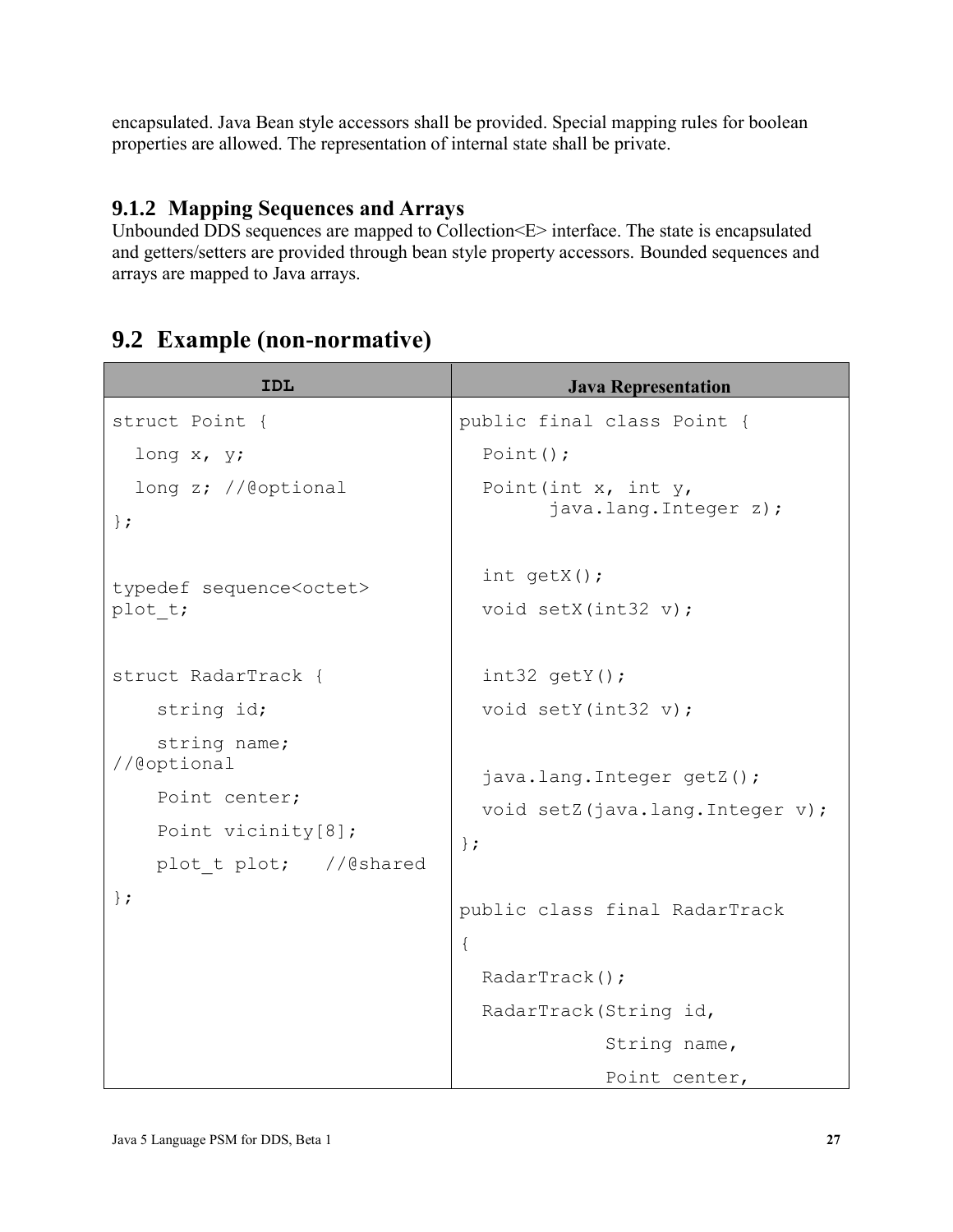```
 Point[] vicinity, 
java.util.Collection<br/>byte> plot);
  String getId();
   void setId(String id);
   String getName();
   void setName(String name);
   Point getCenter();
   void setCenter(Point center);
   Point[] getVicinity();
   void setVicinity(Point[] 
vicinity);
   java.util.Collection<byte> 
getPlot();
   void 
setPlot(java.util.Collection<byte> 
plot);
};
```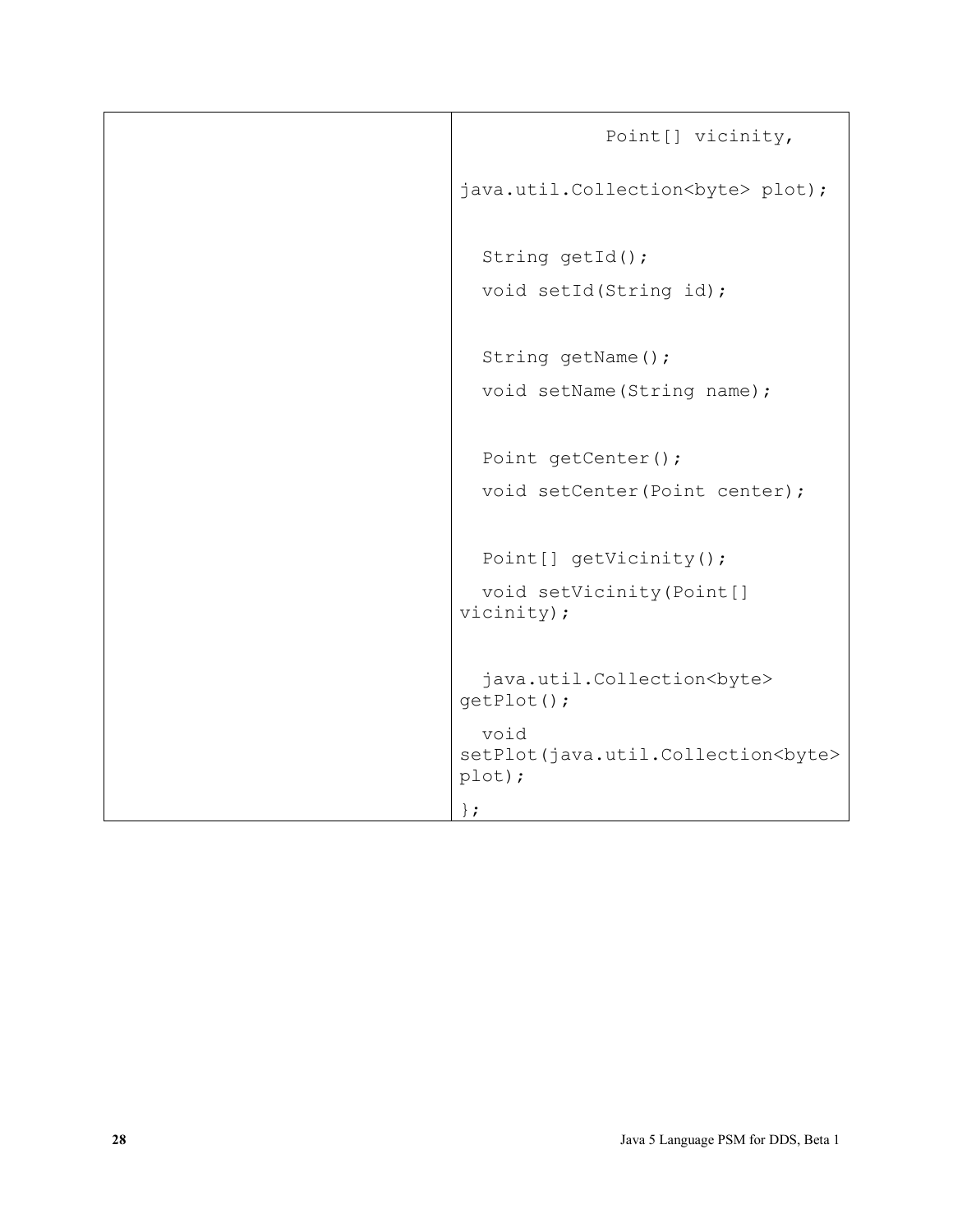## **Annex A: Java JAR Library File**

In addition to this document, this specification includes a Java Archive (JAR) library, omgdds.jar. This library contains compiled Java \*.class files for all of the classes and interfaces specified by this PSM.

This library comprises the compile-time portion of this specification: users shall be able to compile their PSM-compliant code against this library and then deploy the result against any conformant implementation.

Distributors of binary implementations of this PSM may elect to distribute the omgdds library alongside their implementation libraries or to package both the contents of omgdds. jar and their implementation into a single library.